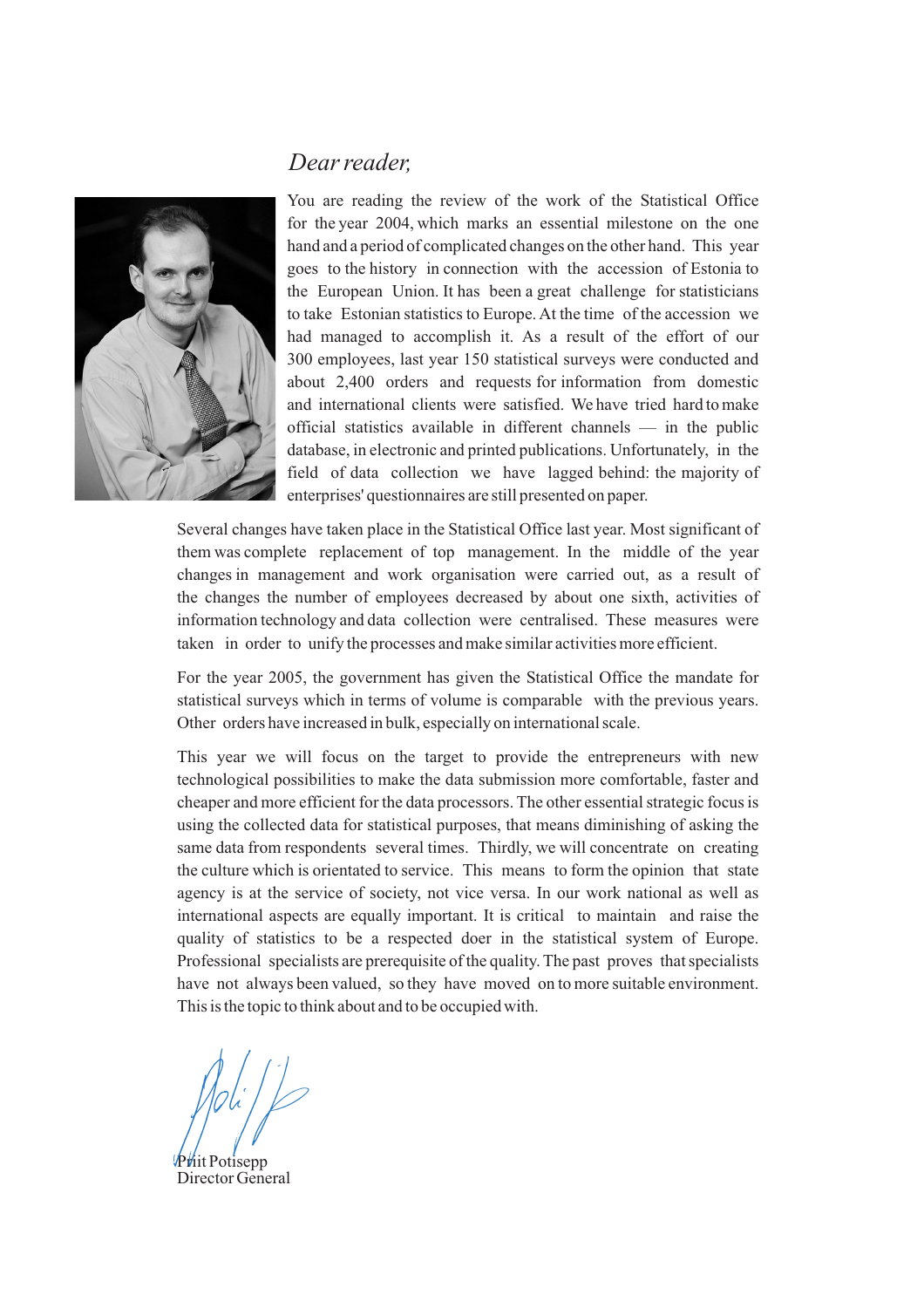# THE MAIN OBJECTIVES OF THE STATISTICAL OFFICE



The Statistical Office is a government agency whose main task is to produce objective official statistics for public, business and research sectors, international organisations and individuals. The aim is to reflect the economic, demographic, social and environmental situation and trends in Estonia. Official statistics are in compliance with international classifications and methods and have to conform to the principles of impartiality, reliability, relevancy, cost-effectiveness, confidentiality and transparency.

The main objectives of the Statistical Office for 2004 were the following:

- to conduct statistical surveys for 2004 on the basis of the list approved by the Government of the Republic;
- to publish statistical publications and news releases according to the schedule;
- to implement the Intrastat system for collecting data about the trade between the EU Member States;
- to work out the adapted versions of international classifications;
- to complete the publication of the results of the 2000 Population and Housing Census.

As a result of Estonia's accession to the European Union, the Statistical Office became part of the European Statistical System. When in 2003 and in the beginning of 2004 the Acceding Countries participated in the meetings of the Statistical Programme Committee as observers, then since May 2004, the Statistical Office, together with statistical agencies of the other countries that had acceded to the EU, has participated in the Committee's meetings as a full and equal member.

Significant amendments were made to the Official Statistics Act. The amendments specified the use of personal data for the production of official statistics. The contradiction between the Official Statistics Act and the Personal Data Protection Act was removed. The amendments to the Official Statistics Act also specified the right of the Statistical Office to use the personal identification code, and personal and delicate personal data in producing official statistics.

The year 2004 can, first and foremost, be characterised by the reorganisation of the Office's work process and structure.Alarge proportion of the employees was involved in the work of the structure working group established at the end of 2003. The aim of the working group was to elaborate issues of implementation of the Strategy 2007 of the Statistical Office — the technological scheme of statistics production process, job titles, main tasks of the jobs and the centralised IT organisation.

Expenditure of the Statistical Office from the State Budget, 2000–2004 (thousand kroons)

| Type of expenditure                      | 2000       | 2001      | 2002      | 2003                     | 2004        |
|------------------------------------------|------------|-----------|-----------|--------------------------|-------------|
| Operating expenses                       | 129 345.9  | 102 092.1 | 59 376.3  | 58 260.4                 | 62 572.9    |
| personnel costs                          | 87455.3    | 67461.9   | 38 945.6  | 41 076.3                 | 43 187.6    |
| administration costs                     | 20 280.5   | 19 370.0  | 12 674.6  | 15 950.7                 | 11 696.6    |
| information technology                   | 6 0 2 1 .9 | 4 605.6   | 3 9 7 4 1 | 1 233 4                  | 3 500.9     |
| Intrastat costs                          | ۰          |           |           | $\overline{\phantom{a}}$ | 1 749.1     |
| work and services purchased by the State | 15 588.2   | 10 654.6  | 3 782.0   | ٠                        | 4 1 8 7 . 8 |
| Capital costs                            | 1 619.3    | 2 800.0   | 1 100.0   | ٠                        | 157.7       |
| major repairs                            | 1 600.0    | 2 800.0   | 1 100.0   |                          |             |
| acquisition of information technology    | 19.3       |           |           | ٠                        | 157.7       |

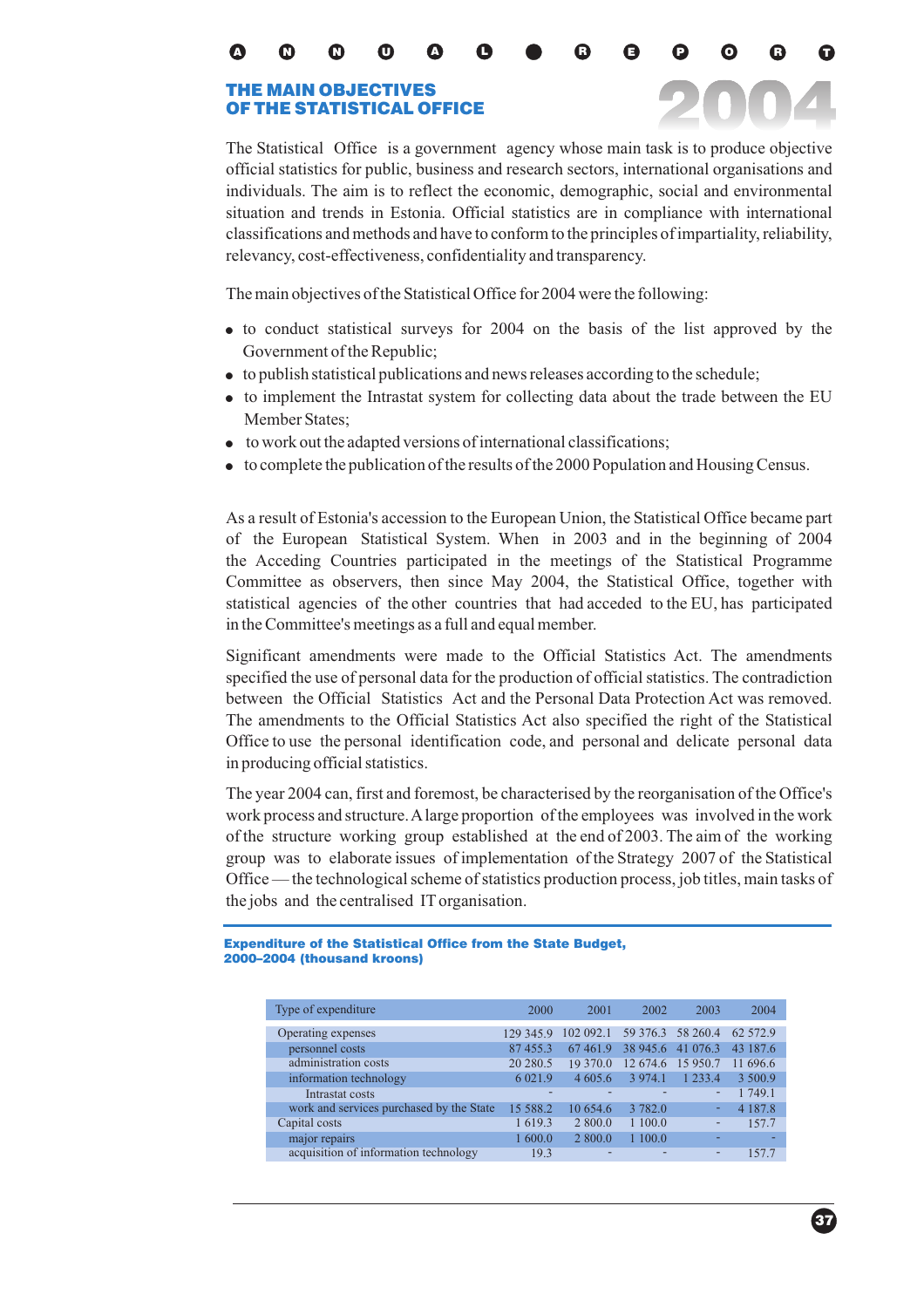| 0 0 0 0 0 0 0 0 0 0 0 0 0 |  |  |  |  |  |  |  |  |  |  |  |  |  |
|---------------------------|--|--|--|--|--|--|--|--|--|--|--|--|--|
|---------------------------|--|--|--|--|--|--|--|--|--|--|--|--|--|

The new build-up and the new working procedure were implemented step by step. In February, the work of the Interviewers Section was reorganised; in March, the structure of the Social Statistics Department and Agricultural Statistics Department underwent changes, the Financial Planning and Administration Department was established.

In August the processes of data collection and data entry were drawn together to one unit, as was the software development. The Methodology Department was established.

As concerns the production of statistics, the greatest change was concentrating in one unit the following activities: data collection from enterprises and activities relating to the transformation into electronic form of the data submitted on paper. The aim of setting up such a unit was to reorganise the work to make it more efficient and to reduce the number of persons engaged in data collection. The change meant a significant reorganisation of the work process. The Statistical Office started to outsource the supporting activities (e.g. posting of questionnaires).

By that time, the centralised data collection via personal interviews had been carried out for ten years already.

The software development and common databases management and elaboration that had so far been scattered between different statistical units, were concentrated in the Information Technology Department. The results of this change can be seen in the nearest future when the share of universal statistics-related software solutions starts to increase.

If centralising the data collection and IT development mainly aimed at the improvement of the production process, then the establishment of the Methodology Department had also another objective — to achieve a better comparability and cohesion of official statistics through better coordination of classifications, definitions and methodology. This strategic innovation was targeted into the farther future and its results will be seen in several years only. On the one hand, specialists in methods of mathematical statistics and classifications were assembled in one structural unit, on the other hand, completely new posts are being created to deal with quality management.

As a result of reorganising the work process and the restructuring, the number of employees at the Office was reduced by 62 persons, or 16%. However, the main tasks of the Statistical Office for the year 2004 were successfully accomplished and in spite of reorganisation related difficulties the quality of statistics was maintained.





38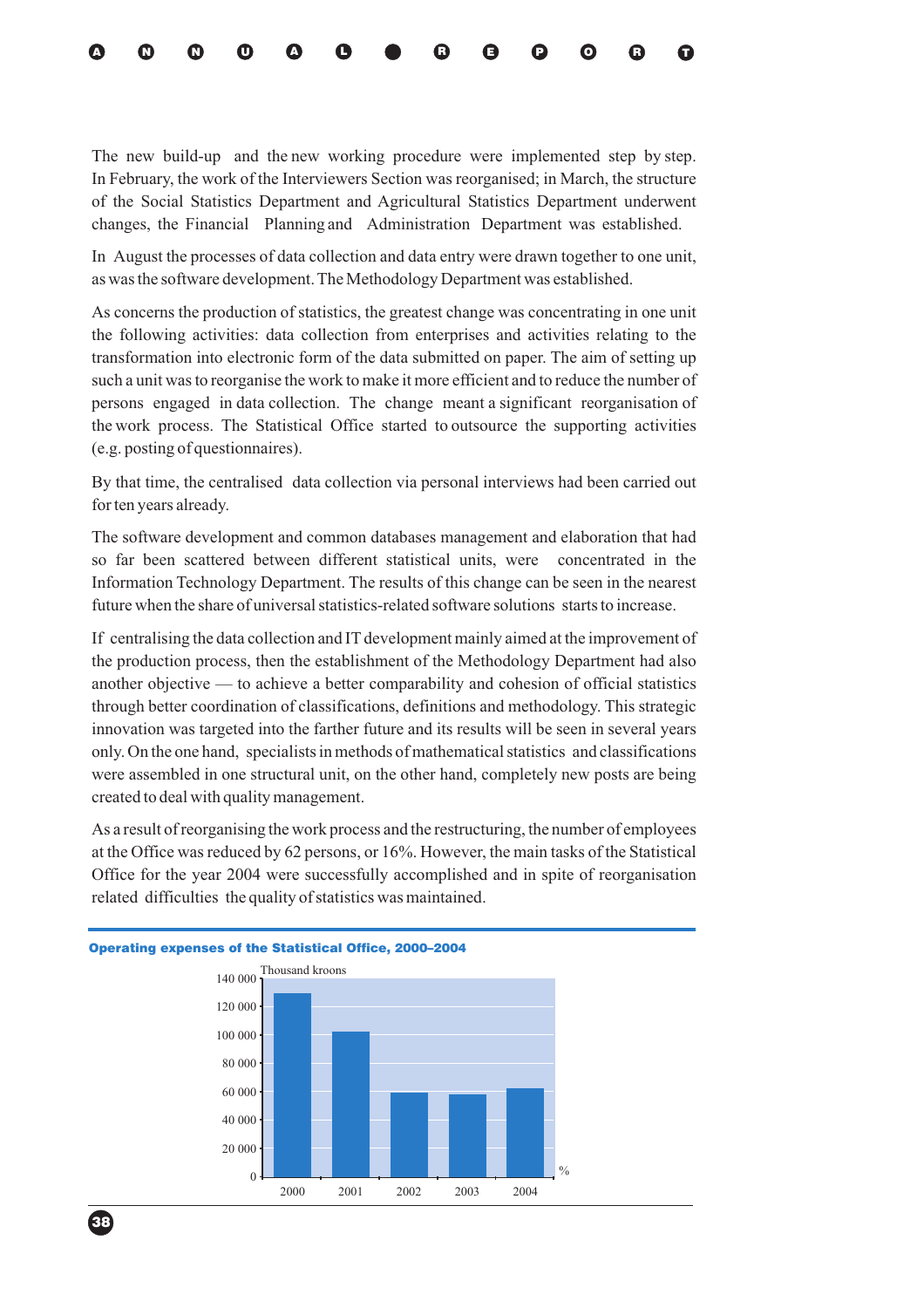# Milestones of the year 2004

| 16 February  | "Koolinurk" ("School Corner", in Estonian only) was opened on the web<br>site of the Statistical Office                                                                                                                                                                                               |
|--------------|-------------------------------------------------------------------------------------------------------------------------------------------------------------------------------------------------------------------------------------------------------------------------------------------------------|
| 27 February  | Dashboard of Sustainability was made public on the web site of the Statistical<br>Office                                                                                                                                                                                                              |
| 24 March     | The publication of the results of the 2000 Population and Housing Census<br>was completed: the e-publication "2000. aasta rahva ja eluruumide loendus.<br>Vallaasulate rahvastik. 2000 Populaton and Housing Census. XII.<br>XII.<br>Population in Settlements of Rural Municipalities" was published |
| 22 April     | The Statistical Office participated in the fair "Key to the Future"                                                                                                                                                                                                                                   |
| 28 April     | The Amendment Act of the Official Statistics Act entered into force, which<br>liquidated the contradiction between the Official Statistics Act and the Personal<br>Data Protection Act                                                                                                                |
| 1 May        | The Intrastat system for collecting data about the trade between the EU Member<br>States was started                                                                                                                                                                                                  |
| 27 May       | The Statistical Office participated for the first time in the meeting of the<br>Statistical Programme Committee as a full and equal member                                                                                                                                                            |
| 23 July      | The "Eesti statistika aastaraamat. 2004. Statistical Yearbook of Estonia" was<br>published                                                                                                                                                                                                            |
| 1 August     | The Statistical Office continued work with the new structure                                                                                                                                                                                                                                          |
| 21 September | The Phare Grant 2002 Contract was signed                                                                                                                                                                                                                                                              |
| 27 November  | The Government of the Republic approved the list of official statistical surveys<br>for the year 2005                                                                                                                                                                                                 |
| 6 December   | Priit Potisepp was appointed the new Director General of the Statistical Office                                                                                                                                                                                                                       |
| 22 December  | The Phare Grant 2003 Contract was signed                                                                                                                                                                                                                                                              |

# Operating expenses of the Statistical Office, 2004



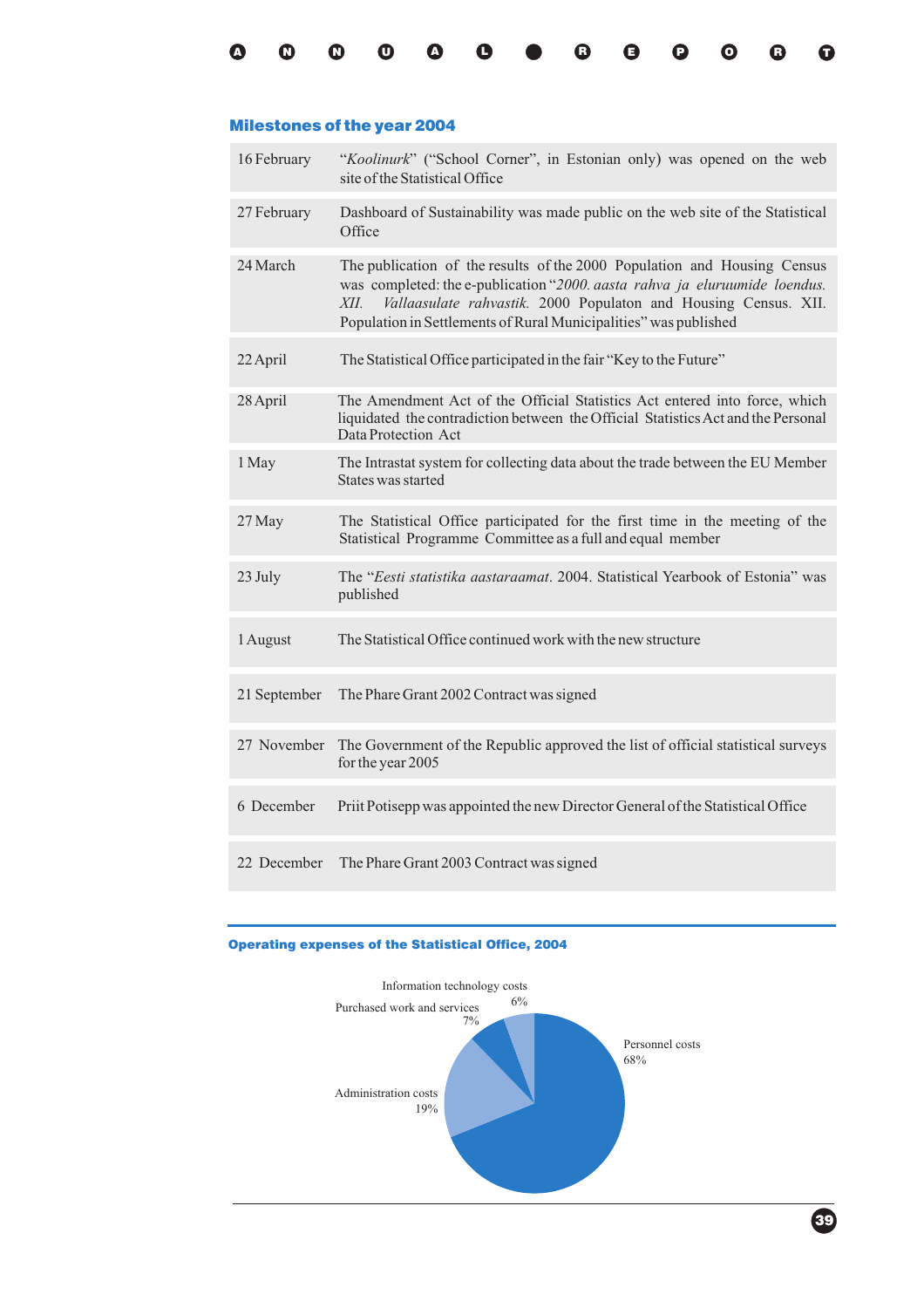# PRODUCTS AND CONSUMERS Besides traditional publications analytical publications were published

The catalogue of the Statistical Office "Statistikaväljaanded. 2004. Statistical Publications" presents 46 titles of publications, including three monthly bulletins, three quarterly bulletins, 31 yearbooks and nine single publications. 36 publications are bilingual (Estonian and English), six are in Estonian and four in English. 2004

In 2004, the Statistical Office presented short term statistics (monthly and quarterly statistics) besides public database mainly in electronic publications on the web site www.stat.ee under the subheading "Statistical Publications / e-publications 2004" of the heading "Statistics". Official short term statistics in printed form are available only in the monthly *Eesti Statistika*. Estonian Statistics. Several yearbooks and single publications have also been issued as e-publications. 17 titles of e-publications have been released (mostly PDF to which Word- and/or Excel-files have been added). For the first time, the yearbook "Eesti piirkondlik statistika. 2003. Regional Statistics of Estonia" has been published as e-publication in HTML-format. E-publications are available free of charge on the web site.

In 2004, the publication of the results of the 2000 Population and Housing Census was accomplished. The 12th electronic publication of the results of the Population Census was published, discussing the population of rural municipalities. The joint publication in English "2000 Round of Population and Housing Censuses in Estonia, Latvia and Lithuania" of the three Baltic countries was published, which includes the results of the population censuses in Estonia, Latvia and Lithuania. E-publication of the same title in English and e-publication in Estonian " *2000/2001. aasta rahva ja eluruumide loendused* Eestis, Lätis ja Leedus" were also published.

The CD-ROM "Eesti statistika aastaraamat. 2004. Statistical Yearbook of Estonia" presents longer time series on environment, population, social and economic statistics compared to the printed publication under the same title, as well as regional statistics. On the CD-ROM the data have been presented as PC-AXIS-, XML-, HTML- and Excelfiles. The user can draw up thematic maps on the basis of the data presented on the CD-ROM. The software PX-MAP of the product family AXIS is available to the user for this purpose.

The trend of the Statistical Office is to publish in statistical publications more and more overviews, analyses, diagrams, thematic maps, etc. based on statistics. In 2004, the analytical publications "Sotsiaaltrendid 3" and "Social Trends 3" were published, providing an overview of economic development, demographic processes, environment, people's income and expenditure, public safety. The scientific editor of the publication was ProfessorAlari Purju.

| Year | Titles (by catalogue)<br>of publications) | Publications*<br>$(01.01,-31.12.)$ |
|------|-------------------------------------------|------------------------------------|
| 1994 | 51                                        | 105                                |
| 1995 | 46                                        | 99                                 |
| 1996 | 46                                        | 117                                |
| 1997 | 52                                        | 118                                |
| 1998 | 59                                        | 120                                |
| 1999 | 59                                        | 117                                |
| 2000 | 58                                        | 127                                |
| 2001 | 65                                        | 130                                |
| 2002 | 54                                        | 117                                |
| 2003 | 54                                        | 106                                |
| 2004 | 46                                        | 101                                |

#### Titles and publications, 1994–2004

\* Includes all the annual publications published once a year and single issues of periodicals (printed as well as e-publications).

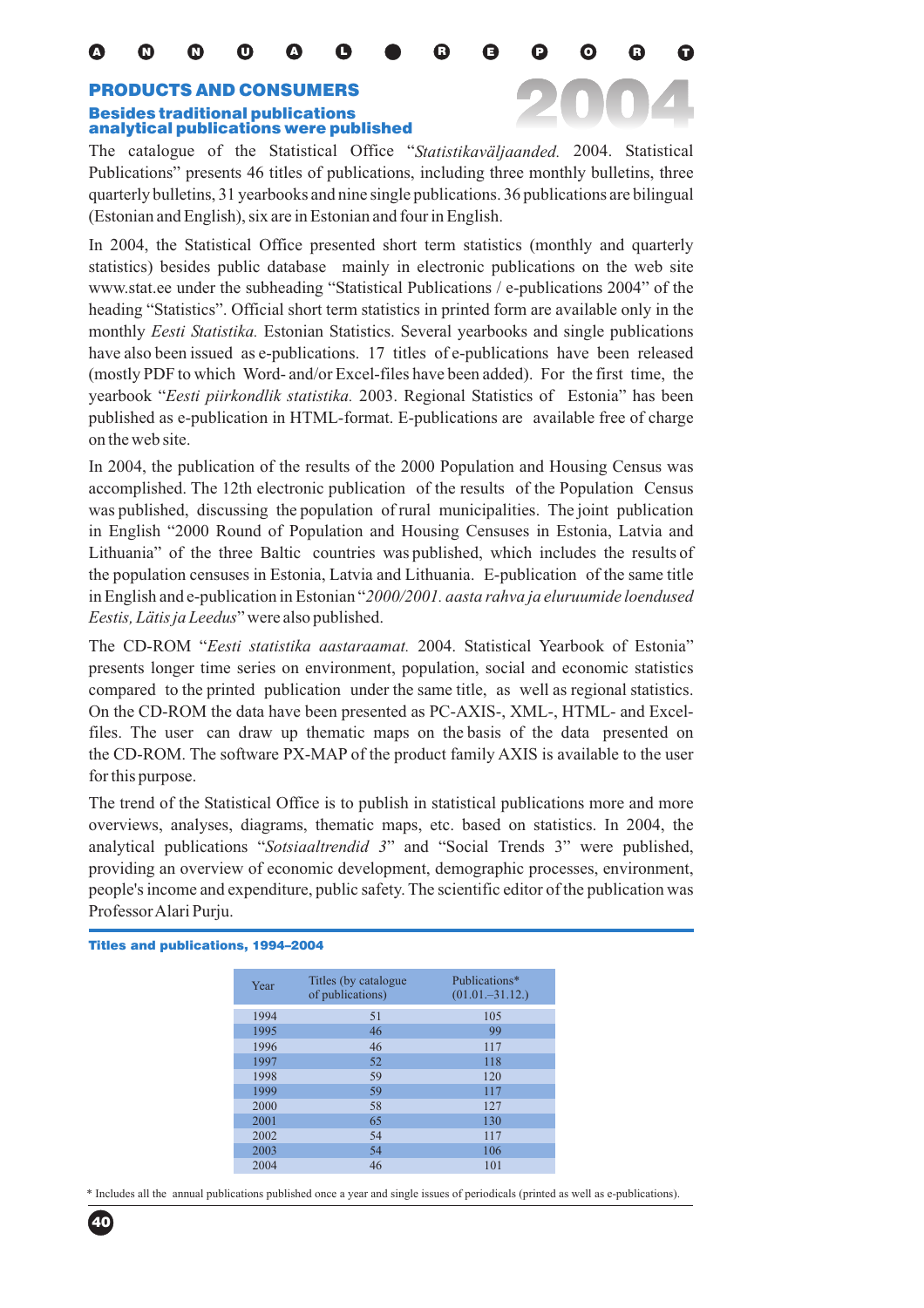The analytical publication "Kõrgharidus. 1993–2003. Higher Education" provides an overview on trends at higher education studies, the socio-economic situation of the population with higher education. The yearbook "Linnad ja vallad arvudes. 2004. Cities and Rural Municipalities in Figures" analyses and compares the development of local government units. The yearbook has been published in co-operation of the specialists of the Statistical Office and the researchers of the University of Tartu. The circulation of these two publication was quickly sold out, to meet the demands of the reader these publications are now disseminated on CDs.

The pocket-sized reference book "Eesti Euroopa Liidus. 2004. Estonia in the European Union" provides comparative statistics on Estonia and other European countries, reflecting the economic, demographic, social and environmental situation. More thorough analyses have been provided in the yearbooks "Leibkonna elujärg. 2003. Household Living Niveau", "Tööjõud. 2003. Labour Force", "Ettevõtete majandusnäitajad. 2002. Financial Statistics of Enterprises", "Keskkond. 2003. Environment", in electronic quarterly bulletin Business and in other publications. The e-publication " *Ettevõtlus. Säästva arengu näitajad.* Indicators of Sustainable Development" provides over 60 social, environmental, economic and institutional indicators which are in compliance with the list of Eurostat and the UN Commission on Sustainable Development. The e-publication majapidamiste struktuur. 2003. The Structure of Agricultural Holdings" gives an overview of the land use, animal production, agricultural machinery and equipment, labour force and other gainful activities in agricultural holdings. *Põllumajanduslike*

In 2004, the Statistical Office disseminated more than 14,000 copies of statistical publications (as hard copies, on CD-ROMs, on diskettes and by e-mail). County libraries, government agencies, e.g., the Riigikogu, Office of the President of the Republic, Bureau of the Prime Minister, ministries, offices, inspectorates, etc. receive statistical publications partly free of charge. 93% of the disseminated publications were hard copies. 78% of the subscribers to the statistical publications were from Estonia and 22% were from foreign countries. In 2004, about 300 new subscriptions were made, of which most were companies, unions, foundations, etc.

#### The web site of the Statistical Office was updated

In 2004, the structure of the web site of the Statistical Office was altered. The public database, news releases, publications, etc. are now available under the heading "Statistics"; publication calendars and ordered services are presented under the heading "Services".



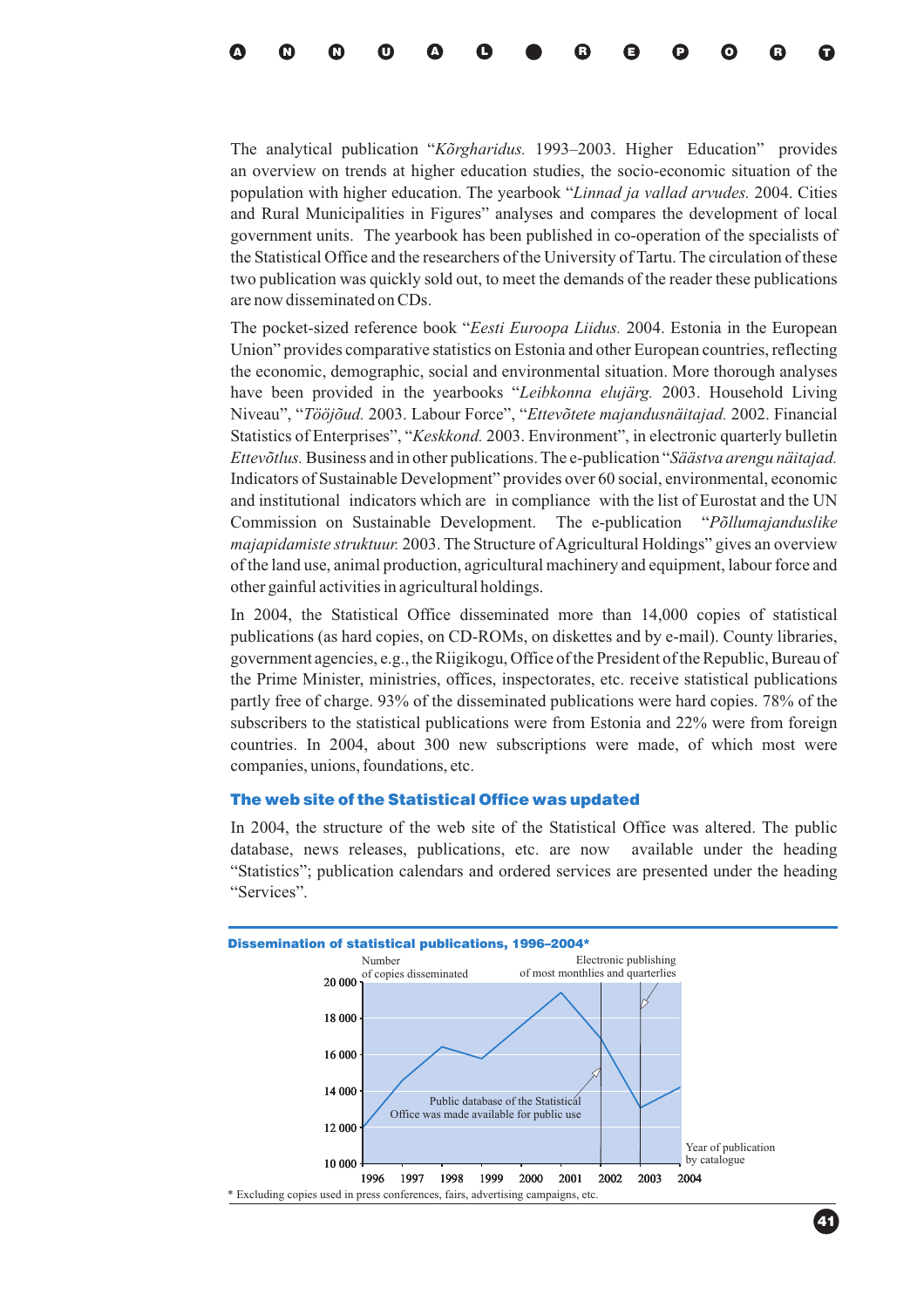| 0 0 0 0 0 0 0 0 0 0 0 0 0 |  |  |  |  |  |  |  |  |  |  |  |  |  |
|---------------------------|--|--|--|--|--|--|--|--|--|--|--|--|--|
|---------------------------|--|--|--|--|--|--|--|--|--|--|--|--|--|

A new heading "Subject Areas" was added to the web site. In 2004, this heading contained three subheadings: "Population Censuses", "Agricultural Census 2001" and "Foreign Trade".

"Koolinurk" ("School Corner", only in Estonian) was completed, the aim of which is to help the students to understand and use statistics.

The Dashboard of Sustainability was made public on the web site. It is the programme of graphic presentation of statistical data, according to the list of sustainable development indicators compiled by the UN Commission on Sustainable Development and Eurostat.

## The publications of the Population Census were most popular e-publications

Of the e-publications published on the web site, in 2004 the publications of the Population Census and the monthly bulletin Eesti Põhilised Sotsiaal- ja Majandusnäitajad. Main Social and Economic Indicators of Estonia were most popular. The publications " *Säästva* arengu näitajad. Indicators of Sustainable Development", "Põllumajanduslike majapidamiste struktuur. 2003. The Structure of Agricultural Holdings" were also popular. Besides the monthly bulletin of main indicators, the quarterly bulletin *Ettevõtlus*. Business was the most popular among periodical e-publications.

Of the official statistical questionnaires published on the web site, in 2004 the questionnaires of Intrastat for collecting data on foreign trade statistics and questionnaires of wages and salaries monthly statistics were used most often.

The service standard of the web site is available in the Information Centre of the Statistical Office or on the web site www.stat.ee under the heading "Services".

## The public database is used more widely

Compared to the previous year, in 2004 the use of the public database has grown significantly. The amount of data in the database has also increased.

During the year, 260 new tables were added to the database. At the end of the year, the database included more than 1,900 tables. The number of data cells was about 17.8 million.

As in the previous years, the most popular field of statistics in the public database among the Estonian as well as English users was population, followed by wages and salaries, labour market and Population Census.

| Year | Order of foreign<br>trade statistics<br>from Estonia | Order of foreign<br>trade statistics<br>from abroad | Other orders and<br>requests from<br>Estonia | Other orders<br>and requests<br>from abroad | Total   |
|------|------------------------------------------------------|-----------------------------------------------------|----------------------------------------------|---------------------------------------------|---------|
| 1998 | 316                                                  | 108                                                 | 248                                          | 242                                         | 914     |
| 1999 | 456                                                  | 232                                                 | 287                                          | 288                                         | 1 2 6 3 |
| 2000 | 546                                                  | 295                                                 | 400                                          | 382                                         | 1 623   |
| 2001 | 648                                                  | 209                                                 | 679                                          | 392                                         | 1928    |
| 2002 | 723                                                  | 252                                                 | 1017                                         | 414                                         | 2 4 0 6 |
| 2003 | 753                                                  | 261                                                 | 965                                          | 1 0 1 5                                     | 2 9 9 4 |
| 2004 | 761                                                  | 238                                                 | 919                                          | 469                                         | 2 3 8 7 |

#### Satisfied requests and orders for information, 1998-2004

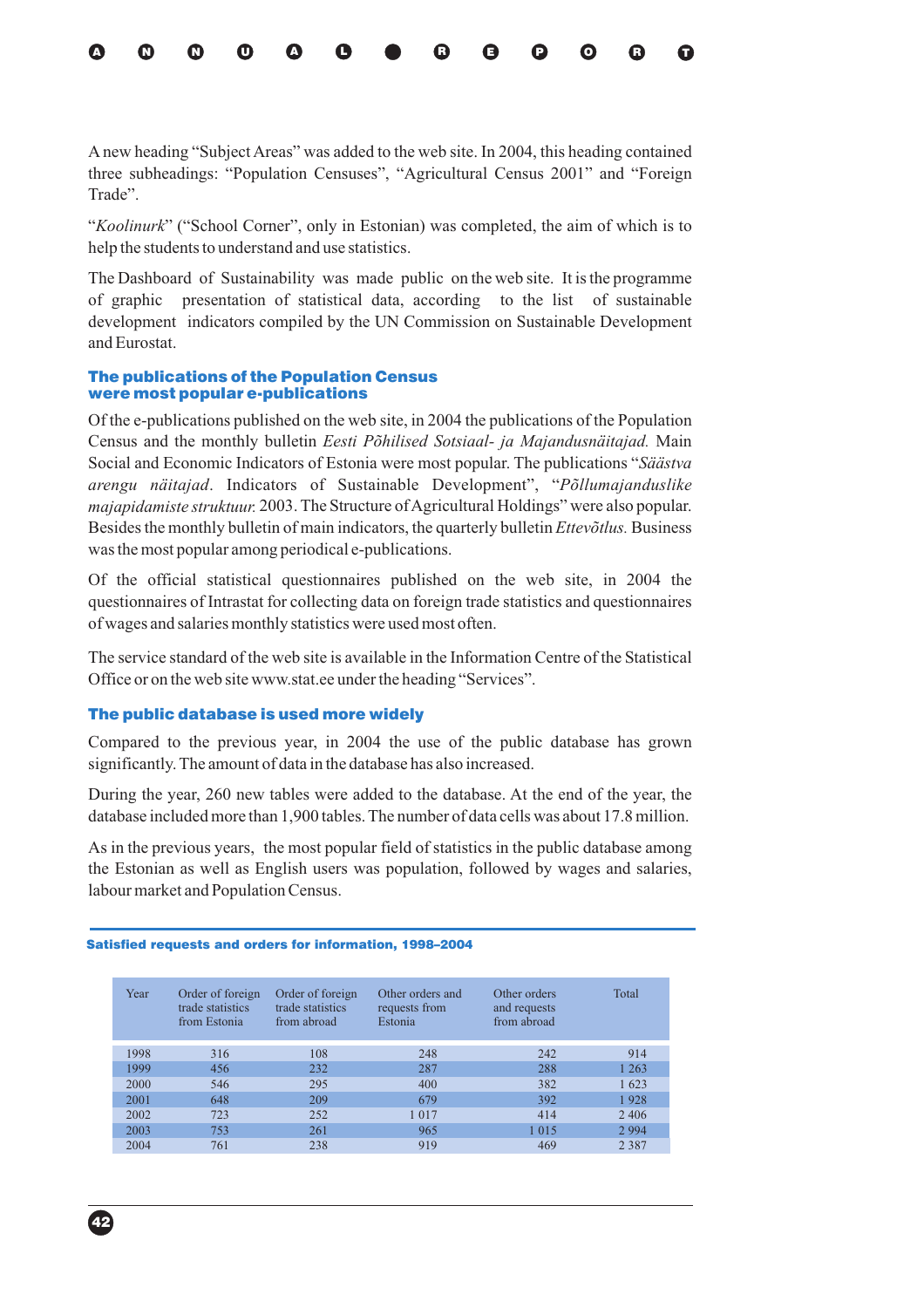

The use of tables in the public database differed by months (from 11,400 in July to 28,100 in March).

The service standard of the public database is available in the Information Centre of the Statistical Office or on the web site www.stat.ee under the heading "Services".

#### "Koolinurk" ("School Corner") helps the pupils to understand and use statistics

In February 2004 the column "*Koolinurk*" was opened on the web site. The aim of the column is to introduce statistics to pupils of secondary schools.

"Koolinurk" provides an overview of the economic and social life in Estonia and in other countries. The material is presented as texts, tables and diagrams. Separate statistics are provided on the youth aged 15–24, reflecting different angles of youngsters' life studying, employment, family, health and crime.

To introduce the "School Corner" to the pupils, in April 2004 the Statistical Office participated in the fair for the youth "Key to the Future 2004".

In May 2004, the information day was organised for the students of Suuremõisa Technical School. In October the Statistical Office participated in training courses organised by JuniorAchievement for teachers of economy in Estonian Business School.

## Requests and orders for information can be presented for getting statistical information

If the required statistical information cannot be found in statistical publications or in the public database on the web site, request or order for information can be presented to the Statistical Office. The request for information is the request for published or documented information. The order for information is a request for more detailed information than available in the public database or in statistical publications, which requires additional processing and analysis of data.

In 2004, the Statistical Office satisfied over 400 requests for information and about 2,000 orders for information. In total 2,400 requests and orders for information were satisfied, which is 600 less than in 2003. Foreign trade continued to be the most popular field of statistics, about 1,000 requests and orders for information were presented on foreign trade. In the period of launching the new foreign trade data collection system Intrastat on foreign trade statistics (about 2 months) it was not possible to satisfy orders for information.

The standards of services for requests and orders for information are available in the Information Centre of the Statistical Office or on the web site www.stat.ee under the heading "Services".





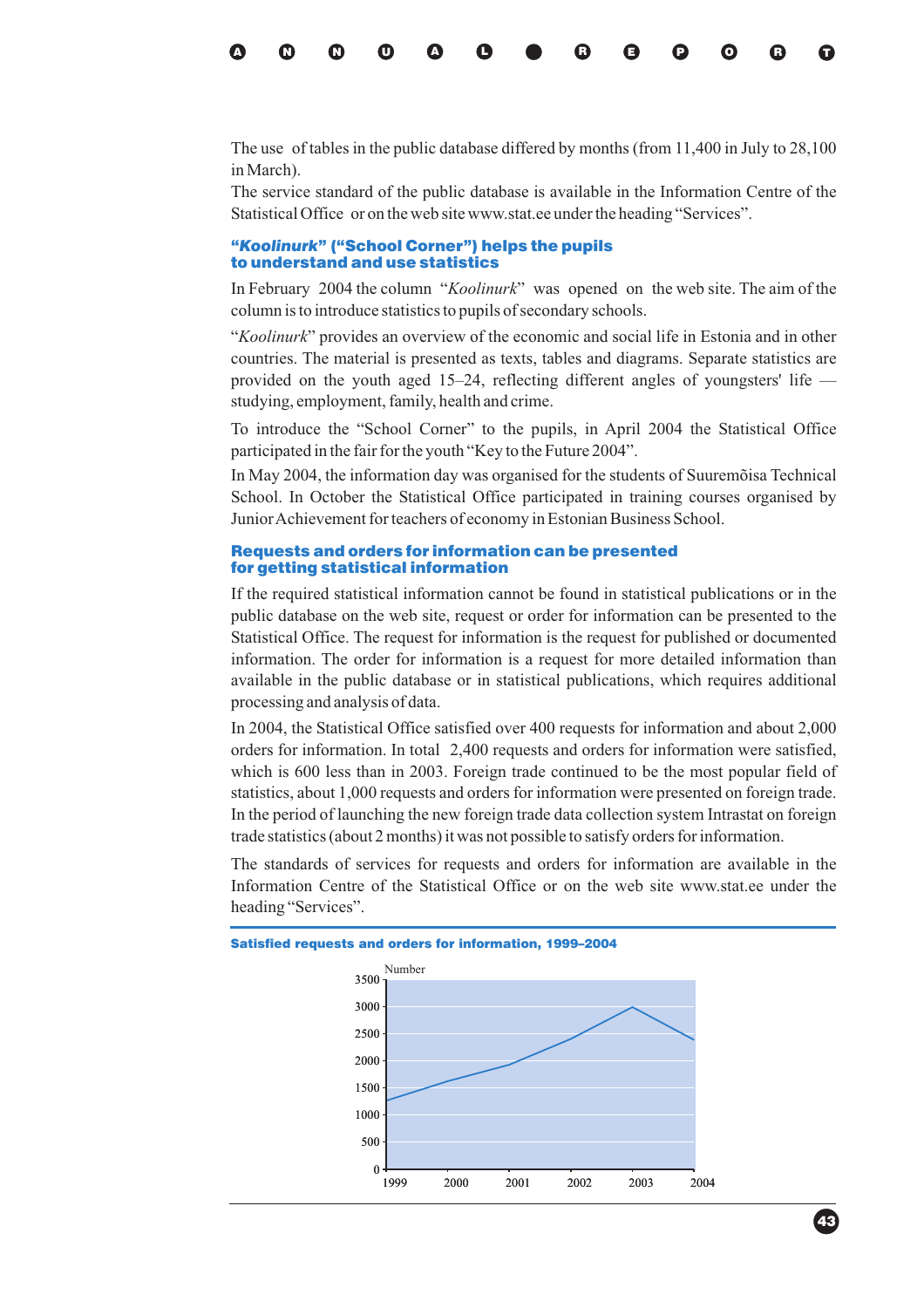#### Compared to the previous year, more calls were made to the information telephone +372 6259 300

In 2004, the calls to information telephone totalled about 4,600. Statistical publications were subscribed to, requests and orders were presented by phone, etc.

The standard of services of information telephone is available in the Information Centre of the Statistical Office or on the web site www.stat.ee under the heading "Services".

#### The Information Centre provides information also on statistics of European countries

The Information Centre of the Statistical Office is open from Mondays to Fridays from 9 a.m. till 4 p.m. in the building of the Statistical Office 15 Endla Str, Tallinn. The library of the Information Centre has the largest collection in Estonia of statistical publications issued by other countries and international organisations. The electronic catalogue on the web site of the Statistical Office provides an overview of library units available in the library. The statistical publications are available in the reading room of the library, it is not possible to borrow the publications.

In 2004, the fund of the library was supplemented with more than 800 exchange publications, about 300 were added as donations. At the end of the year the fund included 18,900 library units. About 4,000 clients visited the Information Centre, most of them used publications from the open stack and many bought publications of the Statistical Office. 1,400 pages of copies were made.

The visitors of the Information Centre can:

- buy the publications of the Statistical Office;
- read news releases of the Statistical Office;
- get consultation in finding statistical information;
- use library units on the spot;
- use the electronic catalogue of the library.

Since 1 October 2004, the Statistical Office provides consultations on the availability of the statistics of the European Union countries. One can turn to the Statistical Office for finding information on the web site of Eurostat.

The service standards of the Information Centre and of the consultation on availability of the statistics of the EU countries are available in the Information Centre of the Statistical Office or on the web site www.stat.ee under the heading "Services".



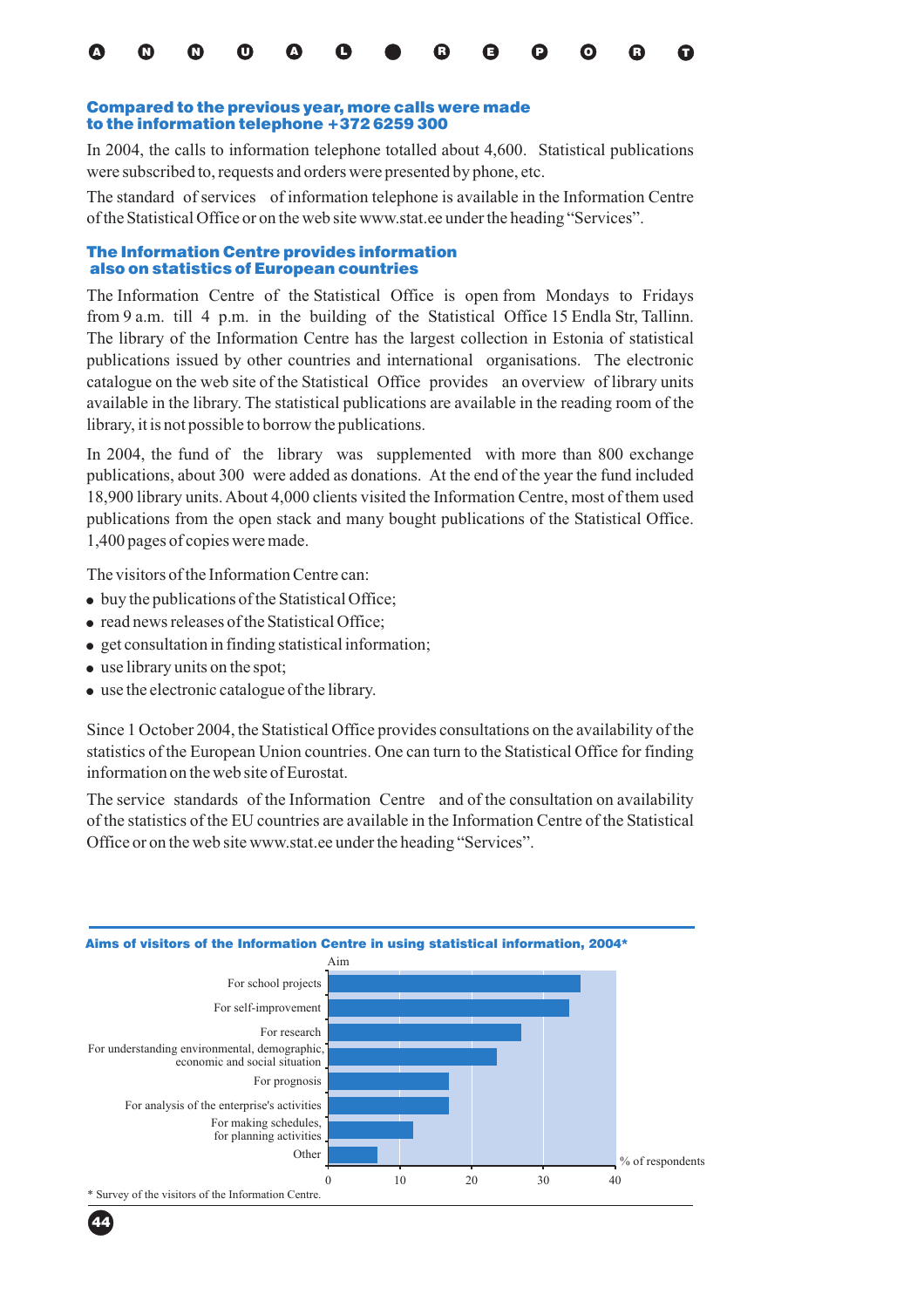

## Visitors of the Information Centre prefer statistical publications

In May 2004, the Statistical Office conducted a survey for the visitors of the Information Centre. The aim was to find out the visitors' satisfaction with the possibilities of obtaining statistical information, statistical fields that the visitors are more interested in, the need for statistics of other countries. 60 visitors of the Information Centre responded. The number of males and females was equal among the respondents. More than half of them had higher education. 70% of the respondents were employed, a fifth of the employed persons were pupils and students.

The survey proved that of the products and services of the Statistical Office, the visitors use most statistical publications (68%), including e-publications on the web site. Publications are preferred due to accessibility and availability. People come to the Information Centre because it has the largest selection of statistical publications of other countries and statistical organisations. 52% of the respondents obtain statistical information on the web site of the Statistical Office.

Besides Estonian statistics, the visitors of the Information Centre are very interested in statistics of the European Union countries (62% of the respondents). The statistics published by the international statistical organisations are also popular  $-$  37% of the respondents is interested in the data of Eurostat, 23% is interested in statistics of the United Nations.

Of the fields of statistics, population is most popular among the visitors (42% of the respondents), followed by wages and salaries statistics and labour costs statistics (32%), labour market (30%) and financial statistics of enterprises (28%).

75% of the respondents are of the opinion that it is easy to find information in the Information Centre, only 3% think it is complicated. The available statistical information is sufficient for almost half of the respondents and for more than half the information partly covers their needs.

Some persons interested in statistics regularly visit the Information Centre. The Information Centre is visited in order to get statistical information for school projects (35% of the respondents), for self-improvement (33%), as well as for research (27%).



#### Products and services used by the visitors of the Information Centre, 2004\*

45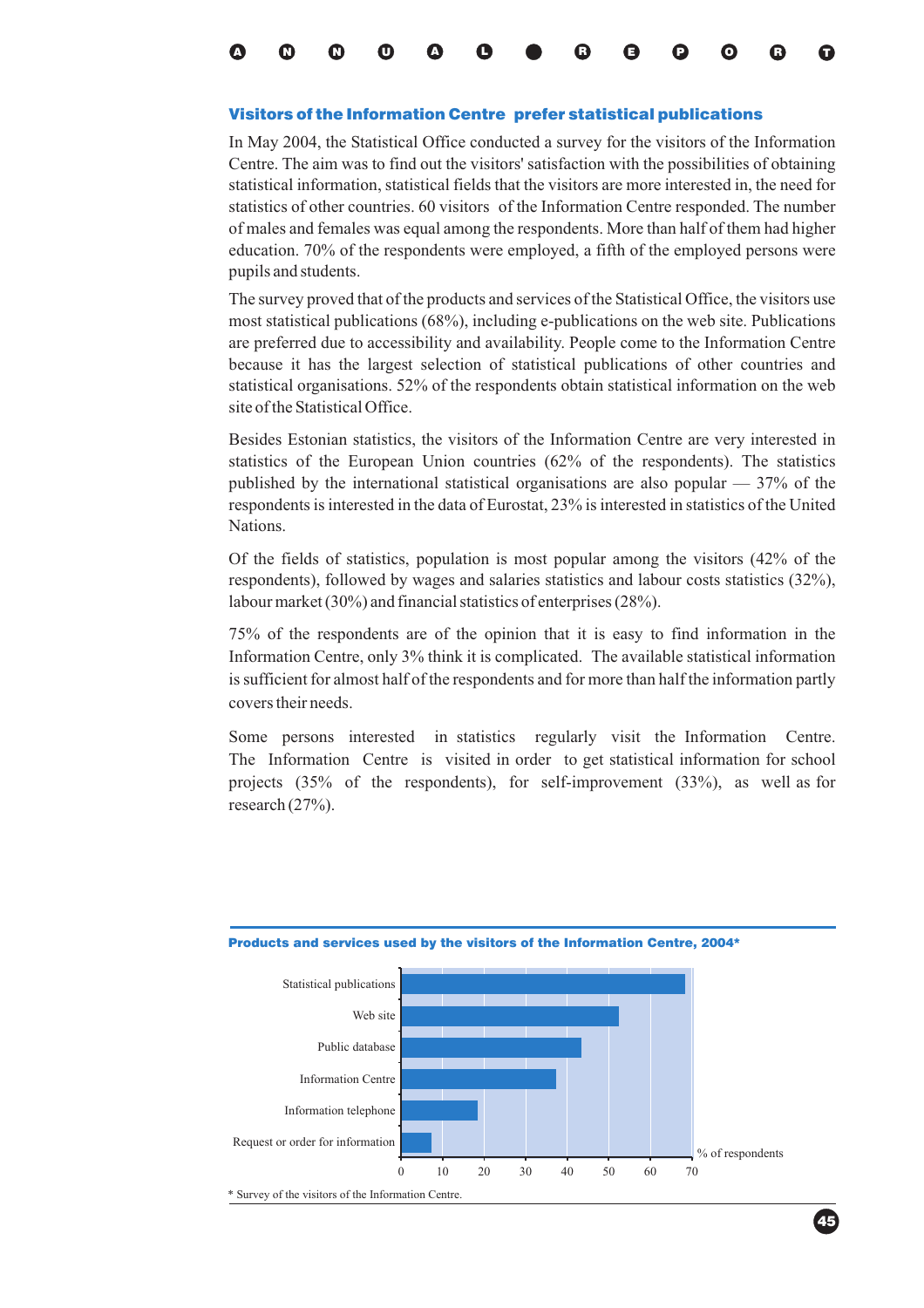

#### The media helps to bring the statistical information to the public

In 2004, the Statistical Office published 124 news releases, i.e. on an average 10 news releases a month. National newspapers in Estonian and Russian, county papers and news agencies reflected 114 of them, i.e. 92%.

In 2004, the Statistical Office organised three presentations to journalists. The publication "Eesti statistika aastaraamat. 2004. Statistical Yearbook of Estonia", providing essential annual statistics on most spheres of life, the publication "Social Trends 3", analysing the welfare of the population in Estonia, and "Linnad ja vallad arvudes. 2004. Cities and Rural Municipalities in Figures", analysing the regional development of Estonia by local government units were presented to journalists.

The standard of services of news release is available in the Information Centre of the Statistical Office or on the web site www.stat.ee under the heading "Services".

#### User survey provided an overview of government agencies' communication with the media

In January 2004, Turu-uuringute AS conducted a survey among journalists to get an overview of government agencies' and enterprises' communication with the media. 48 journalists assessed the relations between the Statistical Office and the media. The rating of the Statistical Office was 6.17. This figure was slightly higher than the corresponding average of the government agencies and enterprises covered by the survey. The journalists rated highly the continuity, reliability and openness of information and the image of the Office. The ratings to the senior staff's availability and the responding to queries were on the average level. The availability of the Press Officer and the ability of the Office's representatives to communicate with the media were rated lower than average.

Among the journalists surveyed the share of editors was the highest. Their ratings to the continuity, reliability and openness of information, etc., were higher than average, only the availability of the Press Officer was rated lower than average. Journalists specialising in news and internal affairs were more critical, the attitude of journalists specialising in economy was more affirmative.

Compared to the 2003 survey, in the journalists' opinion, it was however easier to contact the Press Officer. Responses to queries were also given faster. At the same time, ratings to the continuity of information and the ability to communicate with the media, as well as to the openness of information had dropped.

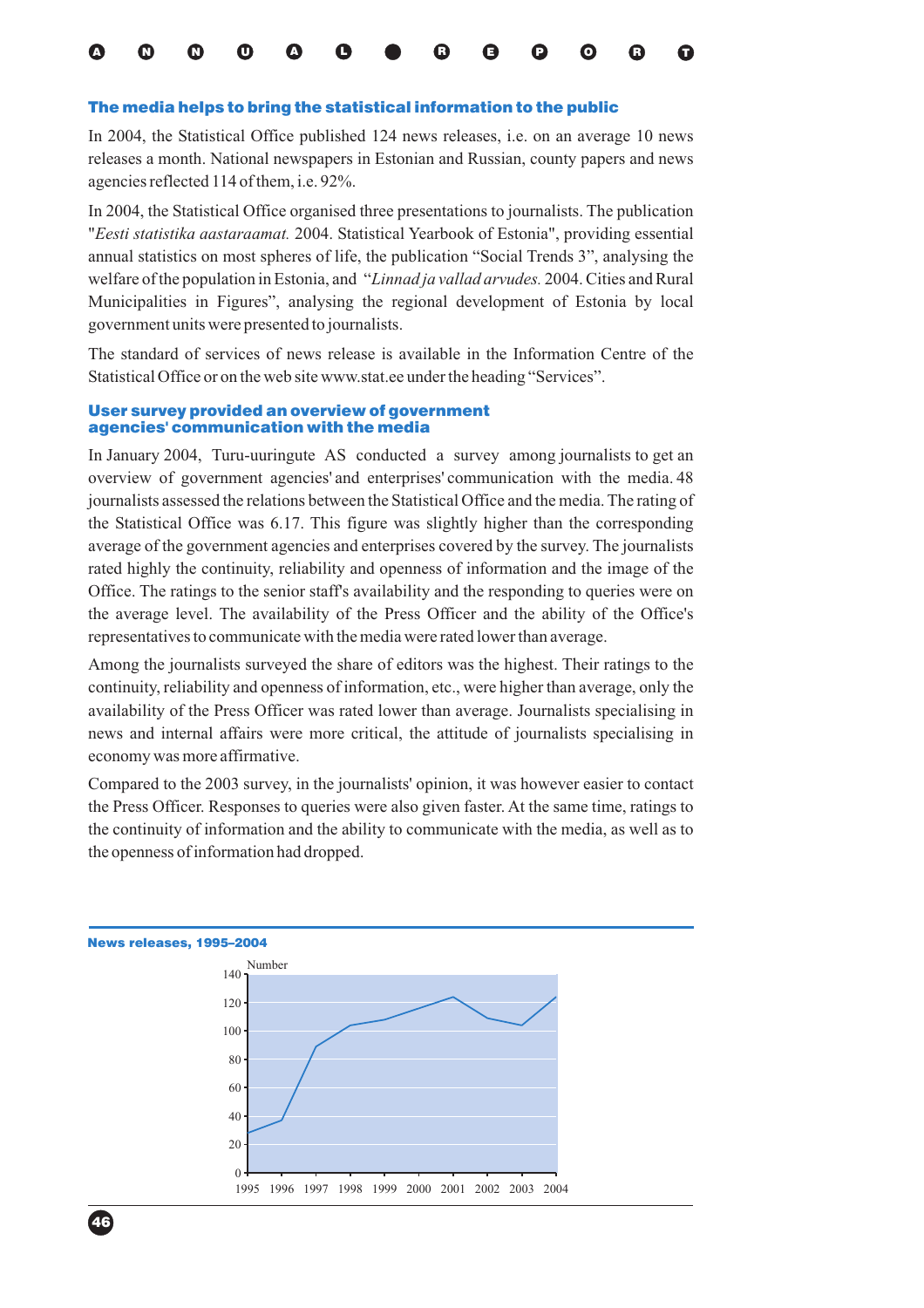# INFORMATION TECHNOLOGY AND INFORMATION SYSTEMS

## The scope of software development increased five times during the year

2004

47

In 2004, the scope of purchased software development increased by almost five times compared to 2003. The software development predicted for 2005 surpasses the scope for 2004 by about two times. Due to such increase the work of Information Technology Department as well as other departments related to this field of statistics was very intense, especially taking into account the structural changes which began in 2003 and continued in 2004. Namely, at the beginning of the year the maintenance of information technology system was consolidated into the Information Technology Department of the Ministry of Finance, software development was centralised into the Information Technology Department of the Statistical Office.

The development of the system of collection of electronic data — eSTAT — which had started in 2003 will soon be completed. In autumn 2003, the system analysis of eSTAT was carried out and in January 2004 the information technology enterprise Abobase Systems started programming. At the end of the year the new system was tested. eSTAT simplifies the completion and submission of statistical questionnaires and enables the Statistical Office to administer the collected questionnaires more efficiently. The new system is implemented step by step. The Statistical Office also provides a possibility on the web site to upload the questionnaires completed in Excel in order to improve the electronic data collection.

A completely new and more secure information system was applied for maintaining the database of vital events. The personal identification data which are preserved in the database will be separated from other personal data and encrypted. Each user has an access only to the data necessary for his/her work. All the operations with the data are fixed in the log. The monitoring over fulfilment of security measures is performed by the Security Chief by log analysis and control raids.

Last year, for processing the foreign trade data, the Statistical Office started to work out a new information system based on SAS software. At the end of the year, in co-operation with Resta Ltd the vision of the new system and pilot application were completed, aimed at testing the possibilities and suitability of the software. The pilot project was successful and this year development work will start. Analysis module of aggregated data will be the first work.



All these pursuits are in the interests of consumers of statistics, as they help to enhance the production of statistics and improve its quality.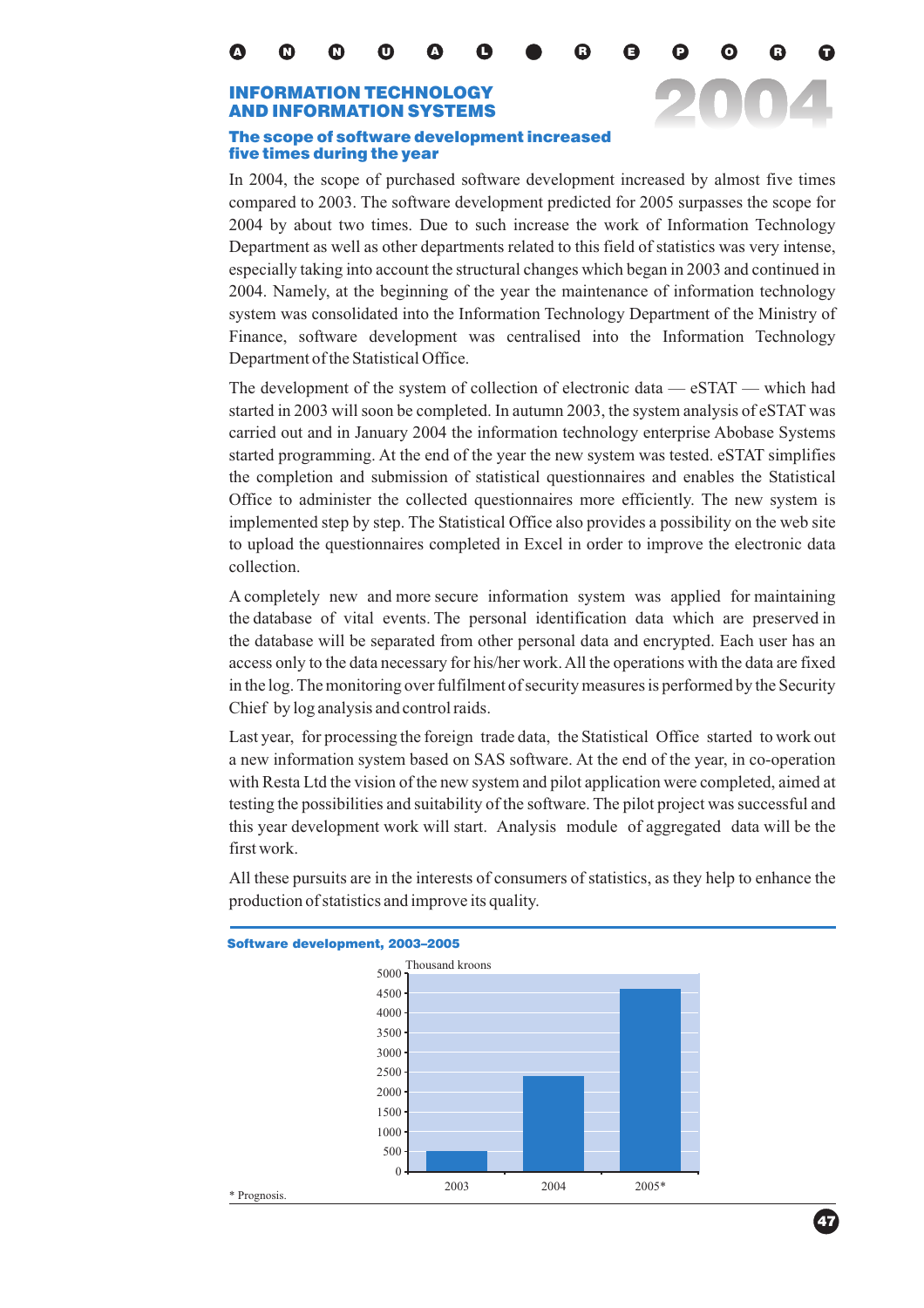#### POPULATION AND SOCIAL STATISTICS

#### Preparation of new surveys started

2004 In 2004, in social statistics the preparation of the "Innovation Survey of Enterprises" started. An innovation is defined as a new or significantly improved product (good or service) introduced to the market or the introduction of a new or significantly improved process (incl. marketing, distribution methods etc.). The innovation is based on the results of new technological developments, new combinations of existing technology or utilisation of other knowledge acquired by enterprise. Innovation is basic power source for country's economical advancement. It is the fourth innovation survey of the European Union (CIS4). Estonia also participated in the previous survey (CIS3). Using the results and source data of the survey for research works is still popular among the researchers and officials. The above mentioned survey enables to observe innovation trends of Estonian enterprises and to compare the innovation level of enterprises with other countries of the European Union and with the European Union as a whole.

Preparation of the survey "Adult Education in Enterprises" started. The survey will be conducted in 2006. The survey deals with additional training organised for employees in enterprises. Lifelong learning is considered to be an essential resource to achieve the strategic objective set out in the Lisbon European Council on 23–24 March 2000 to transform the European Union into most competitive economical area for 2010. The survey provides essential and internationally comparable data for measuring the objectives set in Lisbon strategy. Estonia is participating in this Europe-wide survey for the second time already. The survey is conducted every five years.

To fill in the blanks in education statistics, the project of measuring education expenditures and revenues for private schools was started in co-operation with Eurostat at the end of 2004.

In the field of cultural statistics, in co-operation with the Information Centre of the Estonian Theatre Union a more thorough data collection system about theatre statistics was developed, which in the future enables to issue the publication of theatre statistics.

#### The methodology of social protection accountancy was completed

The needs of consumers prove that it is essential to measure the expenditure made on social protection. Up to now there was no specific methodology in Estonia which would have been comparable with the similar methodology of other countries. In 2004, thanks to financial support of Eurostat, the preliminary methodology of accountancy of social protection was completed, which is based on general principles effective in the European Union. Many drawbacks were revealed while compiling the methodology, but this enabled to improve measurement of the expenditures.

The second pilot project of the methodology of estimating work accidents was completed, which was made in co-operation with the Labour Inspectorate. It proved that Estonia is ready to register work accidents and to submit the data according to the methodology of the European Union. In this field Estonia is among the first countries of the ten new EU Member States.

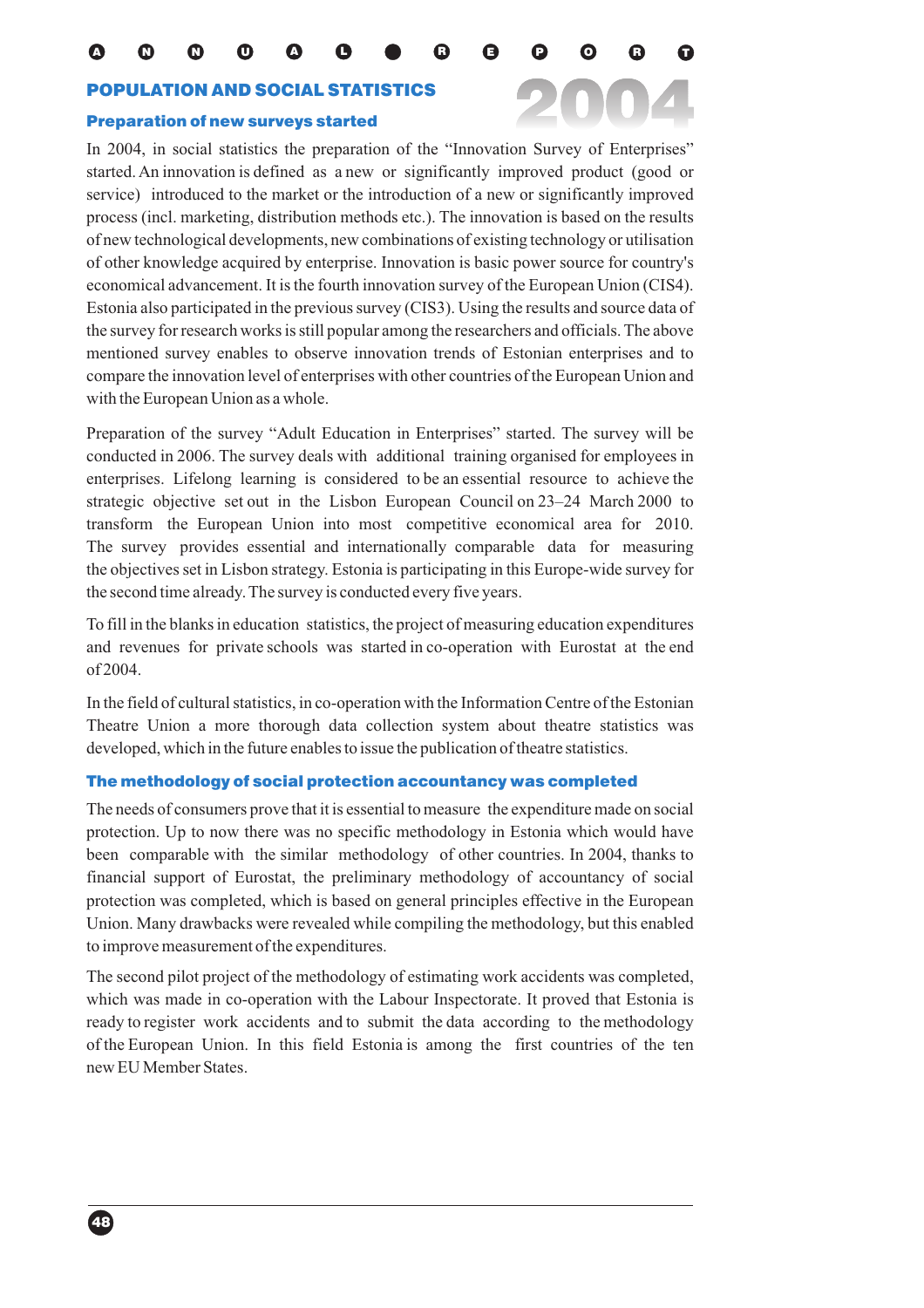#### Continuous surveys continued

In 2004 the Statistical Office continued two continuous surveys for the production of social statistics. In addition conducting of the panel survey started.

The aim of the quarterly **Labour Force Survey** is to provide the user of statistics with short term statistics for unemployment and employment. The labour force questionnaire is compiled pursuant to the legal acts of the European Union. Besides the basic questionnaire of the Labour Force Survey the EU countries also collect data with ad hoc module, the aim of which is to get more thorough information about the labour market. Estonian Labour Force Survey also includes such module. The 2001 survey addressed issues relating to length and patterns of working time. The 2002 survey examined the effect on health problems on a person's ability to work. In 2003 lifelong learning was surveyed, in 2004 the module on length and patterns of working time was added once more.

The preparation work started in the framework of the Eurostat Grant "Labour Force Survey ad hoc module on reconciliation of work and family life" for data collection.

In 2003, the interviewers started to enter data at the time of the interview, using laptop computers while collecting data for Labour Force Survey. In 2004, 10% of interviews were made using laptop computer, 90% on paper questionnaires. The yearbook "Tööjõud. 2003. Labour Force" which was completed on the basis of the Labour Force Survey, contains the data for 2003, it also provides an analytical overview, time series of main indicators and a short overview of methodology. The analytical overview focuses on describing the overall situation of labour market in comparison with the European Union.

The aim of the Household Budget Survey is to get an overview of the income and expenditure of households and of the household living niveau. The Household Budget Survey is a sample survey conducted once a year. The estimations are published once a year, the main publication in 2004 was the analytical yearbook "Leibkonna elujärg. 2003. Household Living Niveau".

In 2004, the Statistical Office started to conduct the panel questionnaire of the social survey. The object of the social survey is economic welfare related to the family, education, working life, place of residence of a person, as well as to person's work and income, health and social contacts. The emphasis of the survey has been laid on annual income of a person. The questionnaire also includes the vital events on a person's childhood home, education, work and migration. More detailed data are received by ad hoc modules. In 2004 the ad hoc modules were the following: "Social contacts", "Political views", "Crime, violence, security" and "National integration". In autumn 2005, the publication " *Sissetulek ja* elamistingimused. Income and Living Conditions" will be published on the basis of the survey.

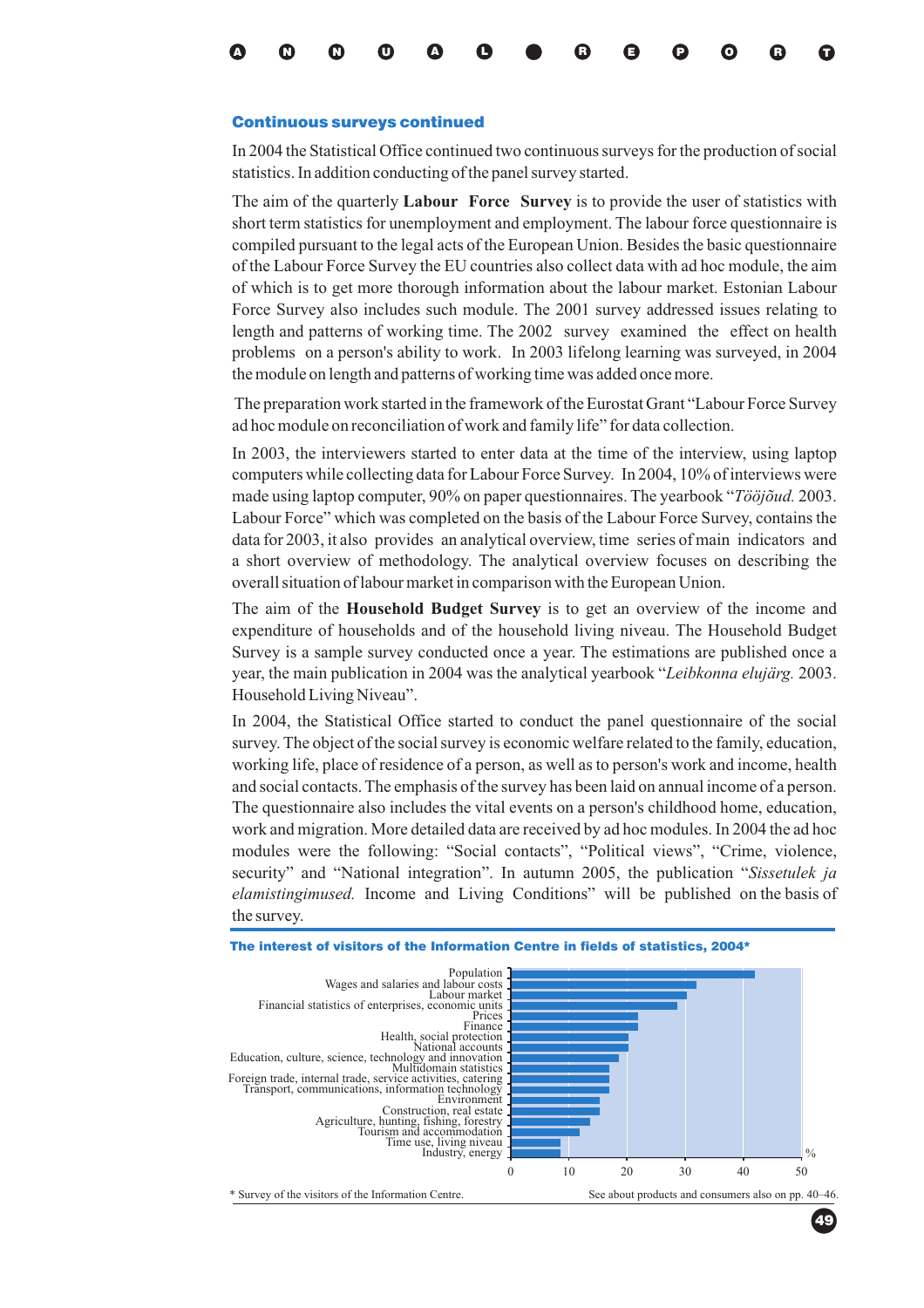#### Analytical publications were published

Analytical publications analyse the topic under observation on the basis of statistical indicators, drawing comparisons between different periods. In 2004, three analytical publications of social statistics were published.

"Social Trends 3" was published in Estonian and in English. This time the publication focused on welfare, observing the indicators related to welfare. The publication discusses population, education, work, money, health, crime and social environment.

The analytical yearbook "Leibkonna elujärg. 2003. Household Living Niveau" analyses income and expenditure of households and the changes in income and expenditure during the last eight years. The emphasis is laid on issues of poverty and inequality.

In addition to the traditional yearbook on education, an analytical publication "Kõrgharidus. 1993–2003. Higher Education" was published. The publication provides an overview on trends at higher education studies during the last ten years illustrated by various indicators, diagrams and tables.

#### The publication of the results of the 2000 Population and Housing Census was completed

At the beginning of 2004, the 12th thematic publication " *2000. aasta rahva ja eluruumide* loendus. XII. Vallaasulate rahvastik. 2000 Population and Housing Census. XII. Population in Settlements of Rural Municipalities" was published, presenting the results of the Population Census in settlements of rural municipalities, i.e. cities without municipal status, towns, small towns and villages.

Five publications presenting the results of the 1959, 1970, 1979 and 1989 Population Censuses were also published electronically. The publications are available on the web site www.stat.ee under the subheading "Population Census" of the heading "SubjectAreas".

#### The recalculations of population data were continued

Taking into account the results of the 2000 Population and Housing Census, recalculations were made on the age distribution of Estonians for 1990–1999 by counties and for Tartu city. On the basis of the Census data, the population numbers by ethnic nationalities were calculated for the years 2000–2003.

The data of the short as well as of the long life tables were recalculated since 1989. It is planned to publish the data in 2005.

#### Producing of the population statistics is disturbed

Due to the enforcement of the new Personal Data Protection Act in October 2003, the processing of population data had to be suspended, since the Data Protection Inspectorate did not register the Statistical Office of Estonia as the processor of delicate

#### Most viewed e-publications on the web site in 2004



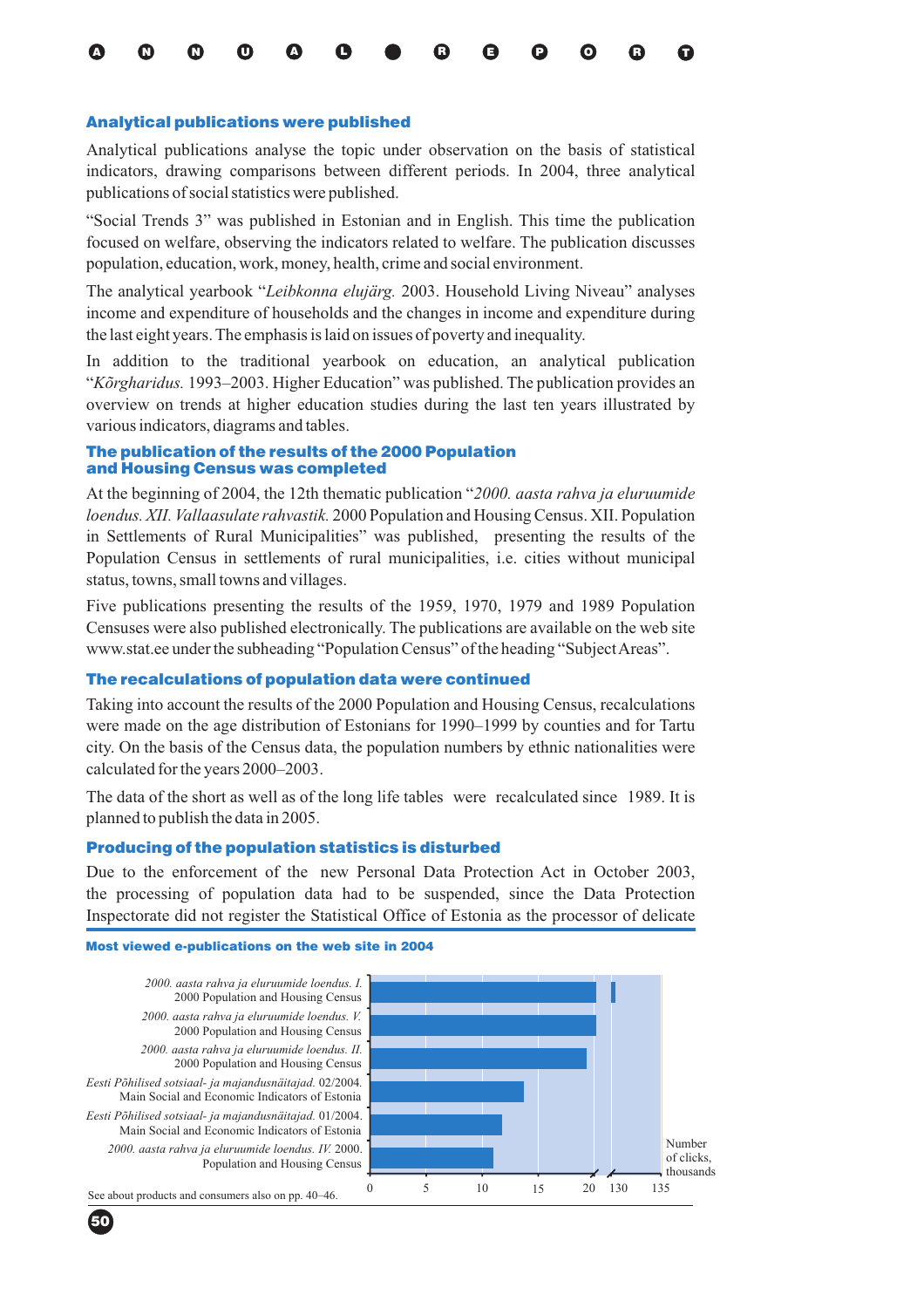

personal data, with reference to the absence of legal basis and incomplete fulfilment of the requirements of organisational, information technological and physical protection of the collected and processed data.

In 2004, the Statistical Office applied for registering the processing of delicate personal data for three times. Organisational as well as information technological security measures were supplemented according to the requirements of the Data Protection Inspectorate. New application software for processing of population data was created. In January 2005, the Data Protection Inspectorate registered the Statistical Office as the processor of delicate personal data and the production of population statistics could be continued.

It takes time to liquidate the results of suspension that lasted more than a year. The data for 2003 were published in March 2005, the data for 2004 will be published in autumn 2005. The traditional yearbook "*Rahvastik*. Population", which was not published in 2004, will be published in the 1st quarter of 2006, comprising population statistics for 2003 and 2004.

The publication of the statistics on rehabilitation continued in the public database and the data of vital events registered in the registry offices continued to be published in the database and in the monthly *Eesti Statistika*. Estonian Statistics. A short analysis of the data quality problems of birth statistics was also published in the monthly.

#### Publications of population and social statistics in 2004

*2000. aasta rahva ja eluruumide loendus. XII. Vallaasulate rahvastik.* 2000 Population and Housing Census. XII. Population in Settlements of Rural Municipalities. E-publication *2000/2001. aasta rahva ja eluruumide loendused Eestis, Lätis ja Leedus.* E-publication 2000 Round of Population and Housing Censuses in Estonia, Latvia and Lithuania. E- publication *Haridus.* 2003/2004. Education *Kultuur.* 2003. Culture *Kõrgharidus.* 1993–2003. Higher Education *Leibkonna elujärg.* 2003. Household Living Niveau *Sotsiaaltrendid 3* Social Trends 3 *Teadus- ja arendustegevus.* 2002. Research and Development *Tööjõud.* 2003. Labour Force **SOCIAL TRENDS** LEIBKONNA ELLUÃRG<br>2003<br><sup>OUSEHOLD</sup>UM  $2003$ **2003 - 2010 ELLUA**<br>HOUSEHOLD LIVING NINEAU KÕRGHARIDUS 1993-2003 **HIGHER EDICATION** 甬 H H H н F H Ï ü

51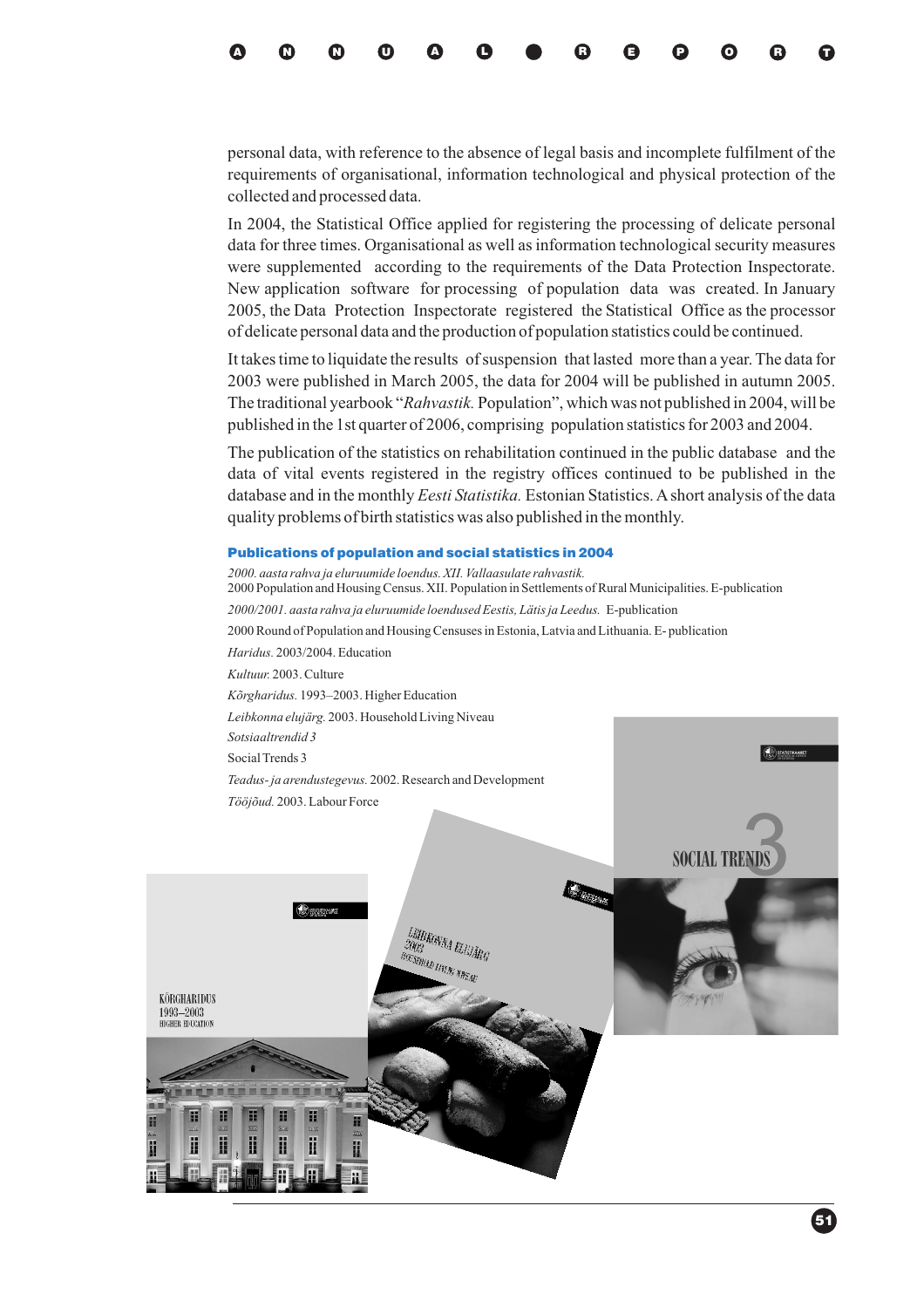## PRICE AND WAGES AND SALARIES STATISTICS

#### Calculation of price indices continued

In 2004, the Statistical Office continued publishing of the following price indices: consumer price index, producer price index of industrial output, export price index, import price index, construction price index, repair and reconstruction work price index, agricultural output price index and agricultural input price index.

The weights system of the consumer price index and the base prices, which the calculations are based on, are updated every year beginning from 2001. In 2004 necessary preparations were started to introduce a new weights system from January 2005, which would correspond to the average consumption structure of the population in 2004. Base prices of goods, which will be included in the consumer price index beginning from 2005, were collected. To allow comparisons with previous periods, the consumer price index continued to be published also on the base 1997 = 100.

Starting from January 2004, the calculation of the producer price index of industrial output was based on the sales structure of 2002. Calculations were made on the base December 2003 = 100. Beginning from 2002, the producer price index of industrial output is updated regularly every year. To allow comparisons with previous periods, the producer price index continued to be published also on the base 1995 = 100.

Starting from the 1st quarter of 2002, the construction price index, and the repair and reconstruction work price index are calculated on the base December 2001 = 100. Calculations are based on the structure of direct expenses at the building site in 2000. The proportions of groups of buildings correspond to the proportion of buildings completed in 2000. The base prices are the December prices of the year 2001. To allow comparisons with previous periods, the construction price index continued to be published on the base  $1994 = 100$ , and the repair and reconstruction work price index continued to be published on the base  $1997 = 100$ .

Starting from the 1st quarter of 2002, the agricultural output price index and the agricultural input price index are published on the base 2000 = 100. Since 2004, the structure worked out in Eurostat serves as a basis for publication of the above mentioned indices.

### The Harmonised Index of Consumer Prices of Estonia is integrated into the European Index of Consumer Prices

In 2004, Estonia continued to transmit the Harmonised Index of Consumer Prices (HICP) to Eurostat on equal basis with the Member States of the European Union. Different from the consumer price index where weighting system corresponds to the average consumption of inhabitants of Estonia, in the Harmonised Index of Consumer Prices the expenditure on the territory of Estonia is taken into account, i.e. private consumption



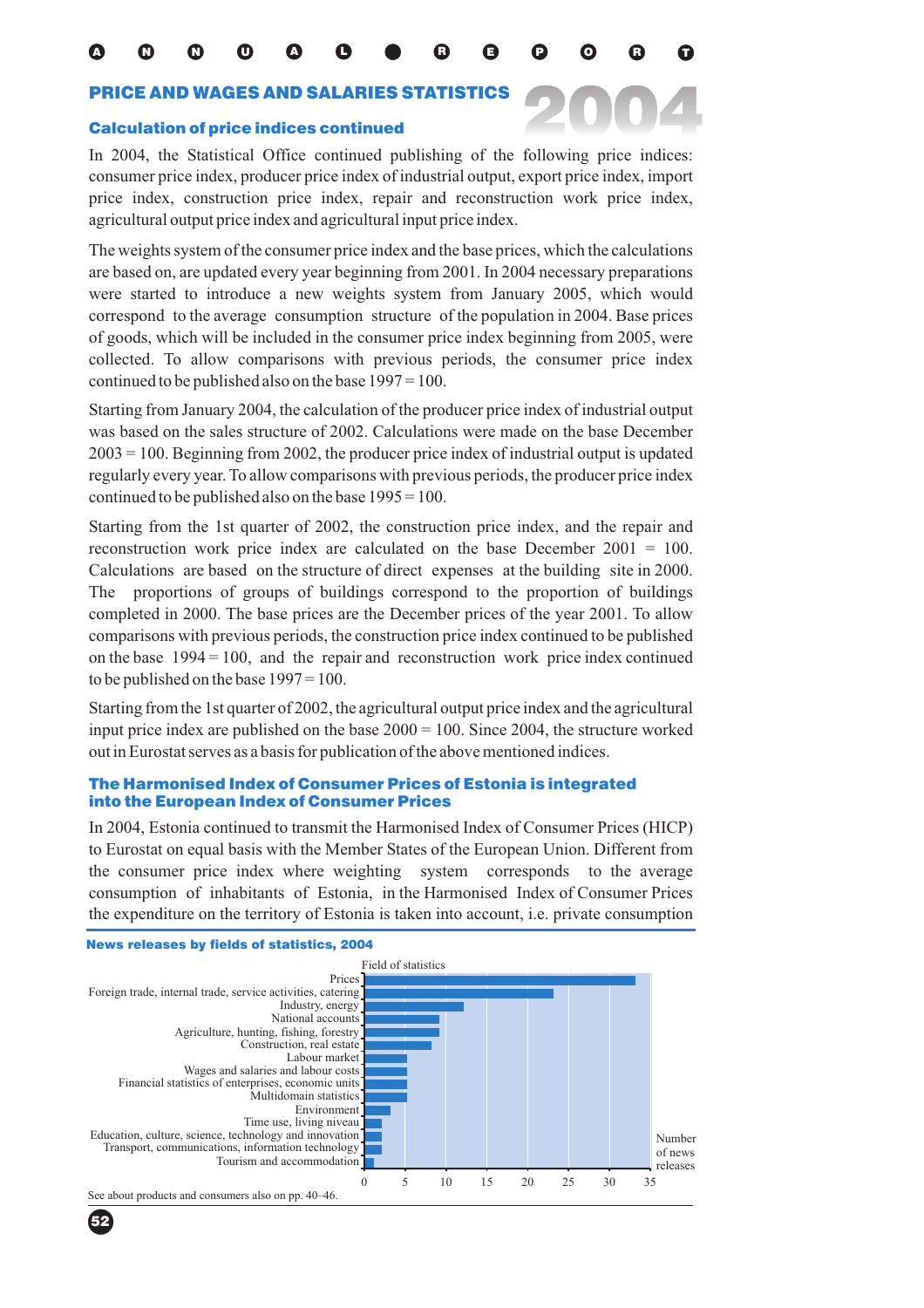expenditure of foreign visitors has been added. To receive the comparable indices, the calculation of the Harmonised Index of Consumer Prices is strictly regulated by the legislation of the European Union. HICP of Estonia together with other new Member States was integrated into the European Index of Consumer Prices (EICP) starting from May 2004.

#### European Comparison Programme enables to compare countries

The Statistical Office collects and transmits the necessary data to Eurostat for participation in the European Comparison Programme (ECP). For several years already, the Member States of the European Union have been using a three-year cycle of collecting prices of consumer goods. Every year the actual prices of one third of consumer goods are collected, the price level of the remaining two thirds is received by indexation the results of the previous cycle with the price indices. For the first time since 1999 it was not required to submit the prices of investment goods and not to price the bills of quantities, where in case of ECP 2004 results indexation was used as in the case of "old" Member States. In addition to prices, the Statistical Office submits in the framework of ECP the following data compiled according to the strict rules: price indices, average wages and salaries, average rents and the detailed gross domestic product calculated by expenditure approach.

In 2004 all the required data were submitted according to the time schedule determined by Eurostat.

## Calculation of labour cost indices was updated

In 2004, the Statistical Office continued publishing the following data on wages and salaries and labour costs by economic activity, county and kind of owner: average monthly gross wages (salaries), average monthly gross wages (salaries) in cash, average monthly net wages (salaries), average monthly labour costs per employee, average hourly gross wages (salaries), average hourly labour costs and hours worked per employee. Publishing monthly wages by occupation and sex, by economic activity and by major groups of occupations also continued.

In 2004 the Statistical Office started to calculate the labour cost indices by economic activities and by groups of aggregated economic activities. Since the 1st quarter of 2003, the total labour cost index, labour cost index excluding bonuses, wages and salaries index and employer's social contributions plus taxes paid by the employer less subsidies received by the employer are calculated on the base  $2000 = 100$ . For comparability between countries, the calculation of indices is strictly regulated by the legal acts of the European Union.

The correction of the database of the Structure of Earnings Survey was completed. The database was transmitted to Eurostat. The quality of data was analysed and compared with the Labour Force Survey, which was reflected in quality report and transmitted to Eurostat according to the legislation of the European Union. The results of the survey have been published in the publication "*Tunnipalk*. 2002–2003. Hourly Wages and Salaries."

#### Publications of price and wages and salaries statistics in 2004

Ehitushinnaindeks. Construction Price Index. E-publication Palk. 2003. Wages and Salaries 2002–2003. Hourly Wages and Salaries *Tunnipalk.*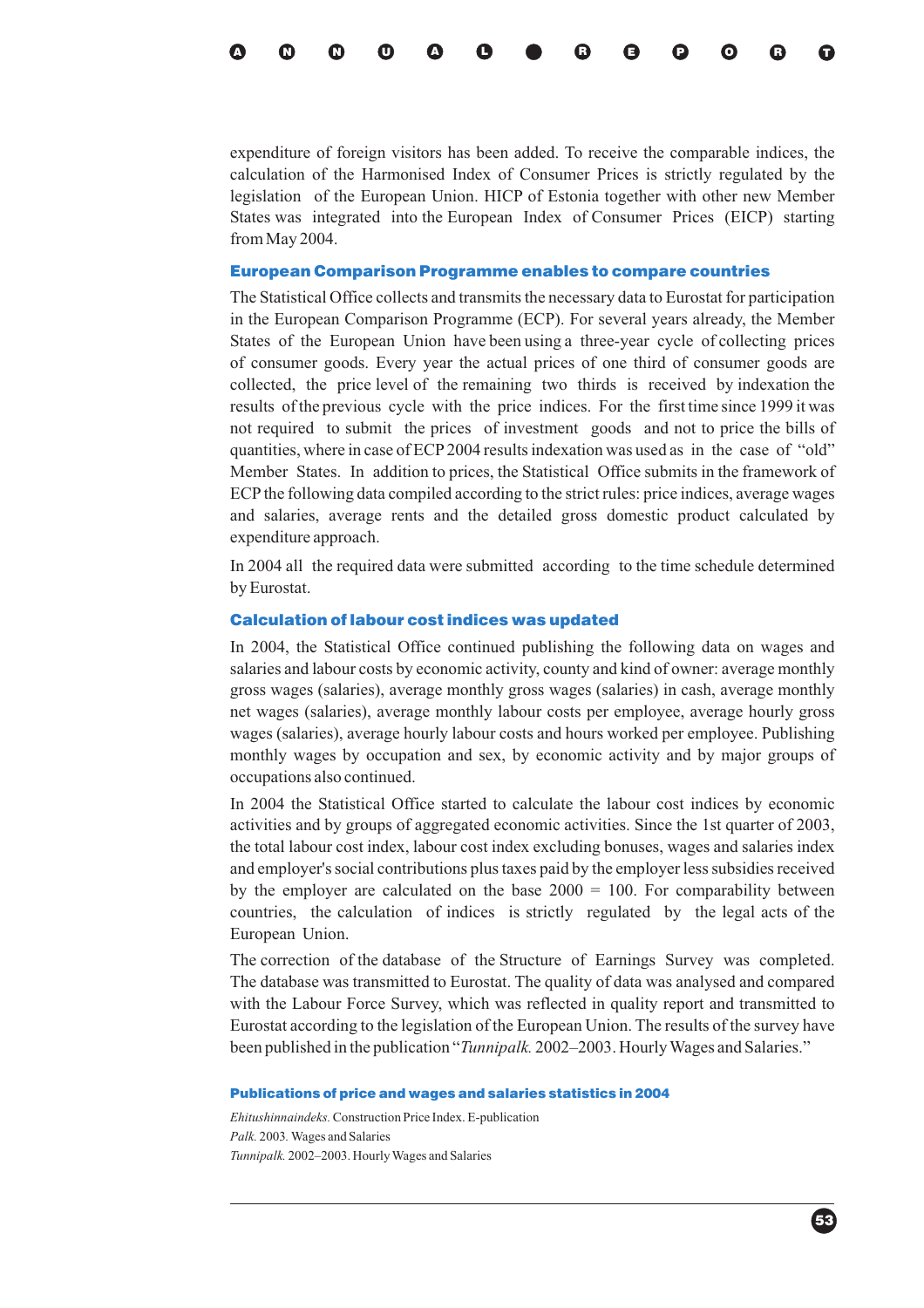2004

## MACROECONOMIC STATISTICS

## Essential changes were made in the methodology of macroeconomic statistics

Due to the accession with the European Union in 2004 Estonia as other Acceding Countries had to apply pre-accession criteria on methodology. The changes in the methodology of dwelling services that were elaborated for the Acceding Countries affected the gross domestic product (GDP) and its components for the period 1993–2003.

Dwelling services are divided into actual rentals and imputed rentals. The changes in the methodology in 2004 affected the level of GDP mostly by the calculations of imputed rentals of owner-occupied dwelling services which is the estimated value of services of owner-occupied dwellings that a tenant would pay for the same accommodation.

Changes in the methodology were made also in estimations of actual rentals and in consumption of fixed capital.

Recalculated time-series start from the year 1993 and compared to previous time-series the level of GDPhas increased by 5–8%.

## Obligations of the Statistical Office with regard to European Communities Own Resources administration system

Estonia as a new Member State has the obligations with regard to EC Own Resources administration system consisting of traditional resources (customs duties) and new resources accruing from value added tax (VAT) and Gross National Income (GNI). The responsibilities of the Statistical Office are as follows:

1) to estimate Gross National Income according to the European System of National Accounts ESA 95, on which basis GNI resource financial contributions are calculated by applying a uniform rate (up to 1.27%) to the sum of all MS's GNI; to submit information about the GNI indicator and Quality Report to the European Commission;

2) to calculate the weighted average rate of value added tax for a statement of the VAT resources base.

The Statistical Office has to provide the European Commission with a comprehensive Inventory of sources and methods used to calculate Gross National Income. The Statistical Office participates in Eurostat's "GNI Inventory" project, which started in 2004. European Commission will evaluate the compliance with the ESA 95, reliability, comparability and exhaustiveness of GNI during control visits in 2006–2007. If the compilation methods do not follow ESA95, European Commission will put the reservations.

In 2004 the specialists of the Input-Output Tables Service made the calculation of WAR for "VAT Statement 2003" as simulation exercise. The first obligatory WAR calculation for the financial year 2004 ("VAT Statement 2004") is scheduled in 2005.



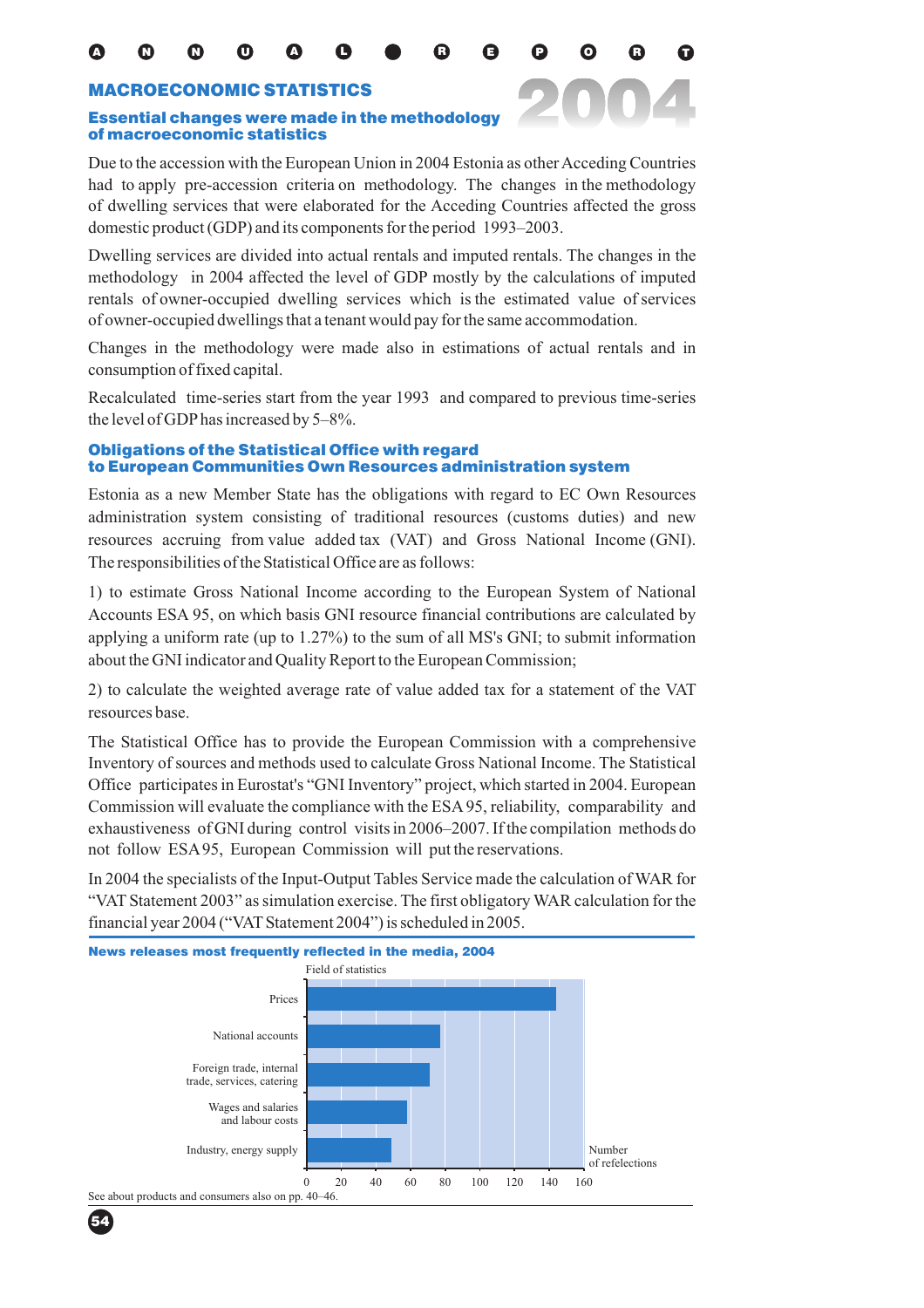

In April 2004 the representatives of the European Commission made a four-day control visit relating to VAT own resources to Tallinn. One day in the Statistical Office was devoted to the WAR calculation of VAT.

#### For the first time a voluminous table of government finance statistics was transmitted

In autumn 2004, the Statistical Office of Estonia transmitted to Eurostat the table of government finance statistics in the framework of ESA 95 data transmission programme. The table reflects the detailed tax and social contribution receipts by type of tax or social contribution and receiving subsector in the years 1995–2003. The table contains data on central government, local governments and social security funds by taxes on production and imports, current taxes on income, property and capital taxes, as well as actual social contributions. The table was drawn according to the requirements of the European System of Accounts, ESA 1995, which means that the submitted data have been presented respecting accrual principle of recording.

In 2004, the collection of data for the main indicators of government sector by sub-sectors started in 2003 in the framework of the Phare project was successful: three months after the end of the reporting period the preliminary data of the main indicators for the year 2003 were submitted to Eurostat; more detailed data distributed by central government, local governments and social security funds were presented eight months after the end of the reporting period.

In 2004, the table of general government expenditure statistics was transmitted to Eurostat for the first time. The table reflects the expenditures of central government, local governments and social security funds by functions of government (COFOG) and by transactions. The preliminary data have been presented for the year 2003.

#### The Report of Government Deficits and Debt Levels is drawn up by the Statistical Office

In 2004, an essential document, the Report of Government Deficits and Debt Levels was added to the financial statistics of government sector. This report is drawn up and presented to the European Commission twice a year: in February and inAugust.Adetailed description of data sources and accounting methods is added to the report. Up to now, the Ministry of Finance has presented this report, who also prepared the report for February 2004. Since August the Statistical Office draws up the Report of Government Deficits and Debt Levels, as the report has to be in compliance with the requirements of ESA95. The above mentioned report is a part of the Excessive Deficit Procedure (EDP) adopted by the Council of Europe in Amsterdam in 1997. The statistics of government deficits and debt levels are closely observed by the Directorate General of Economic and Financial Affairs, European Commission (DG ECFIN) to guarantee the conformity with the fiscal discipline of the European Monetary Union (EMU). If the government deficit of a EU country exceeds 3% of the gross domestic product (GDP) or the share of the government debt in GDP is more than 60%, the Council of Europe may impose sanctions with regard to the Member State who has violated the fiscal discipline. Thus, the above mentioned document is a very important official statistical report.

#### Publications of macroeconomic statistics in 2004

*Eesti rahvamajanduse arvepidamine.* 2002. NationalAccounts of Estonia *Eesti sisemajanduse koguprodukt.* 1/932/04. Gross Domestic Product of Estonia. E-publication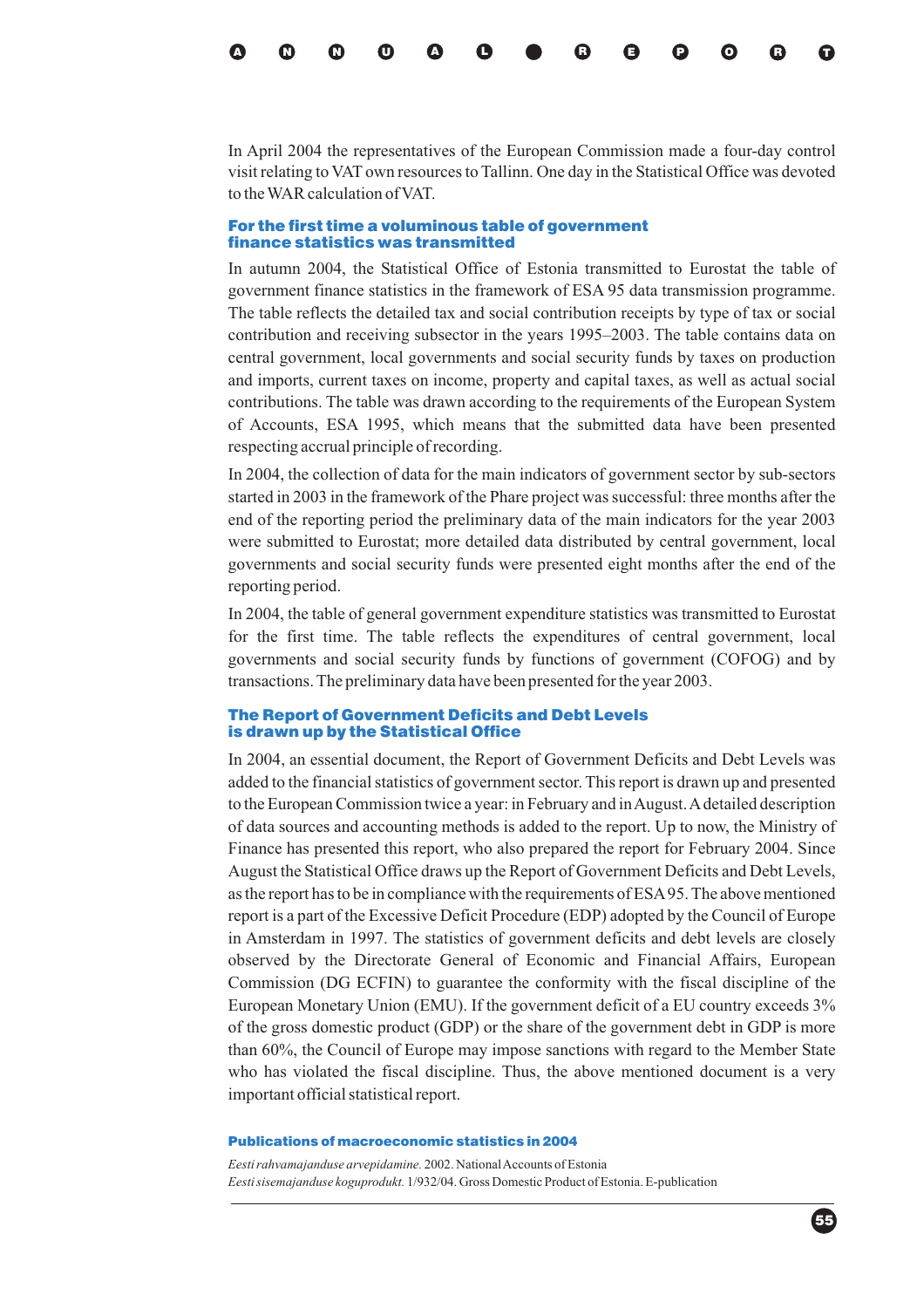## FOREIGN TRADE STATISTICS

#### Accession to the European Union brought about great changes in the foreign trade statistics



In 2004, the Statistical Office conducted three statistical surveys for the production of foreign trade statistics.

The accession of Estonia to the European Union was a great challenge for the producers of foreign trade statistics, as two systems had to be implemented: the Intrastat system (Intra EC Trade Statistics) for collecting data about the trade between EU Member States, as well as the system Extrastat (Extra EC Trade Statistics) for collecting data about the trade with non-EU countries.

Intrastat is a system of methods and technics for production of foreign trade statistics, replacing the customs declarations and formalities, and guarantees the thoroughness, reliability and relevancy of statistical data. Intrastat is an official mandatory data source on arrivals and dispatches in each Member State as the exchange of goods in EU Common Market is free and there is no customs registration on the EU internal borders. For the monitoring the EU trade statistics all the EU Member States collect trade-in-goods data directly from the enterprises.

Since the 2nd half of 1992, the foreign trade statistics in Estonia was based on customs declarations and statistical surveys are used for goods which are not subject to customs clearance. Since May 2004, to produce trade statistics between the EU Member States, data have to be collected directly from enterprises. As the majority of Estonian foreign trade is carried out with the EU Member States, since 1 May with the implementation of the Intrastat system the Statistical Office had to collect and process foreign trade surveys, covering over 90% of the volume of Estonian foreign trade transactions. The difference compared to previous surveys was large and many changes had to be introduced as the timely submission of and quality of Intrastat data directly influence the observance of Estonian economy on the national as well as on the European Union level.

The Statistical Office prepared thoroughly for implementation of Intrastat, making use of the experiences of the EU Member States. In 2004, the Phare twinning project "Implementation of Intrastat in Estonia" continued. In the first half-year, an adviser from the National Board of Customs Finland worked in the Statistical Office. In the course of the project the employees of the Statistical Office were trained with the aim to develop the necessary skills for conducting the Intrastat survey. Study trips were organised to Statistics Finland, Statistics Denmark and Customs and ExciseAgency of Spain.

The public procurement for updating the hardware used for production of foreign trade statistics was successfully completed. 14 seminars introducing the Intrastat system and filling in the declarations were carried out in May all over Estonia, additional seminars are planned for the year 2005.

The year 2004 was climactic in the foreign trade statistics of Estonia.

Publications of foreign trade statistics in 2004

Estonia. Latvia. Lithuania. Foreign Trade 2003 *Väliskaubandus.* 2003. Foreign Trade

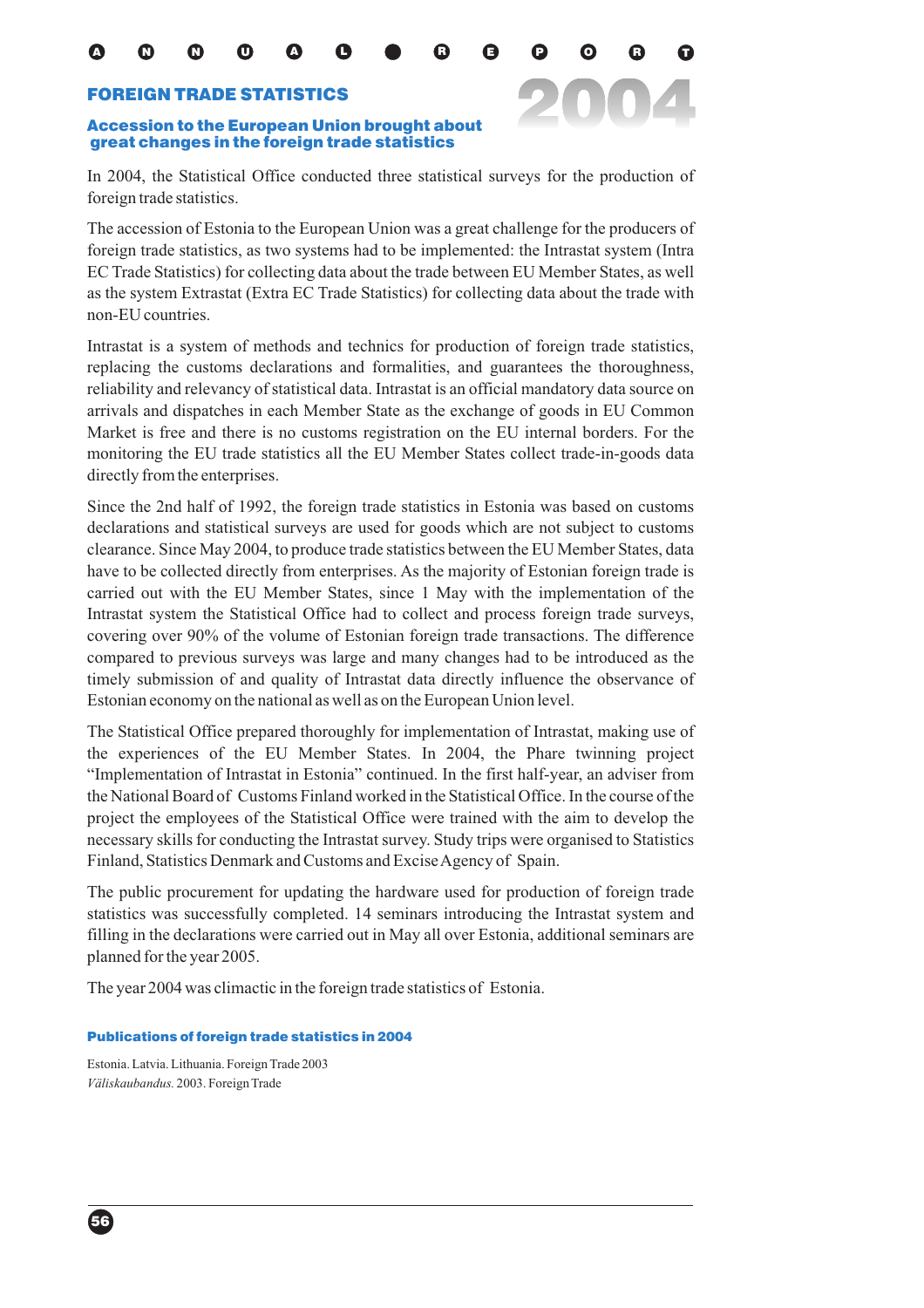## ENTERPRISE STATISTICS

For production of enterprise statistics, in 2004 the Statistical Office conducted 66 official statistical surveys — 12 monthly, 24 quarterly and 30 annual surveys. The users of statistics were provided with information about the following fields: industry, energy, construction, internal trade, accommodation, catering, real estate, transport, business and personal services. Compiling and publishing of the following publications continued: "Ettevõtete majandusnäitajad. Financial Statistics of Enterprises", "Energiabilanss. Energy Balance", "Turism. Majutus. Tourism. Accommodation", "Transport. Side. Transport. Communications" (yearbooks), and "Ettevõtlus. Business" (quarterly bulletin) and "Turism. Majutus. Tourism. Accommodation" (monthly bulletin). Analytical publications provide economic analysis, illustrated by tables and diagrams. Numerical data in the public database allow the users to form statistical tables for themselves. At the end of 2004, the public database contained about 330 tables, which presented information grouped as time series by the period, economic activity and size of enterprise. 30 news releases on enterprise statistics were made public on the following topics: every month on the changes in the industrial production, every quarter on trade enterprises' activities, contracts of real estate, construction activities, business, and once a year about accommodation activities, passenger and freight traffic. 2004

A N N U A L R E P O R T

#### The data of new estimates were added to the public database

Since 2004, the Statistical Office started to publish value indices of industrial sales separately for domestic and foreign market. Previously only total index was published. Since 2004 the public database also provides indices by the following industrial groupings: durable consumer goods, non-durable consumer goods, intermediate goods, capital goods and energy products. This kind of distribution is common for the statistics of the European Union, as well as for other European countries, enabling better comparison between countries.

For the first time the public database provides short term statistics on building permits and building completions. The data are based on the Construction Works Register.

More detailed data on several fields of enterprise statistics were published. This was possible due to the modification of the Government Regulation about the rules of protection of the data collected and processed by the Statistical Office, which widened the borders of the confidentiality.



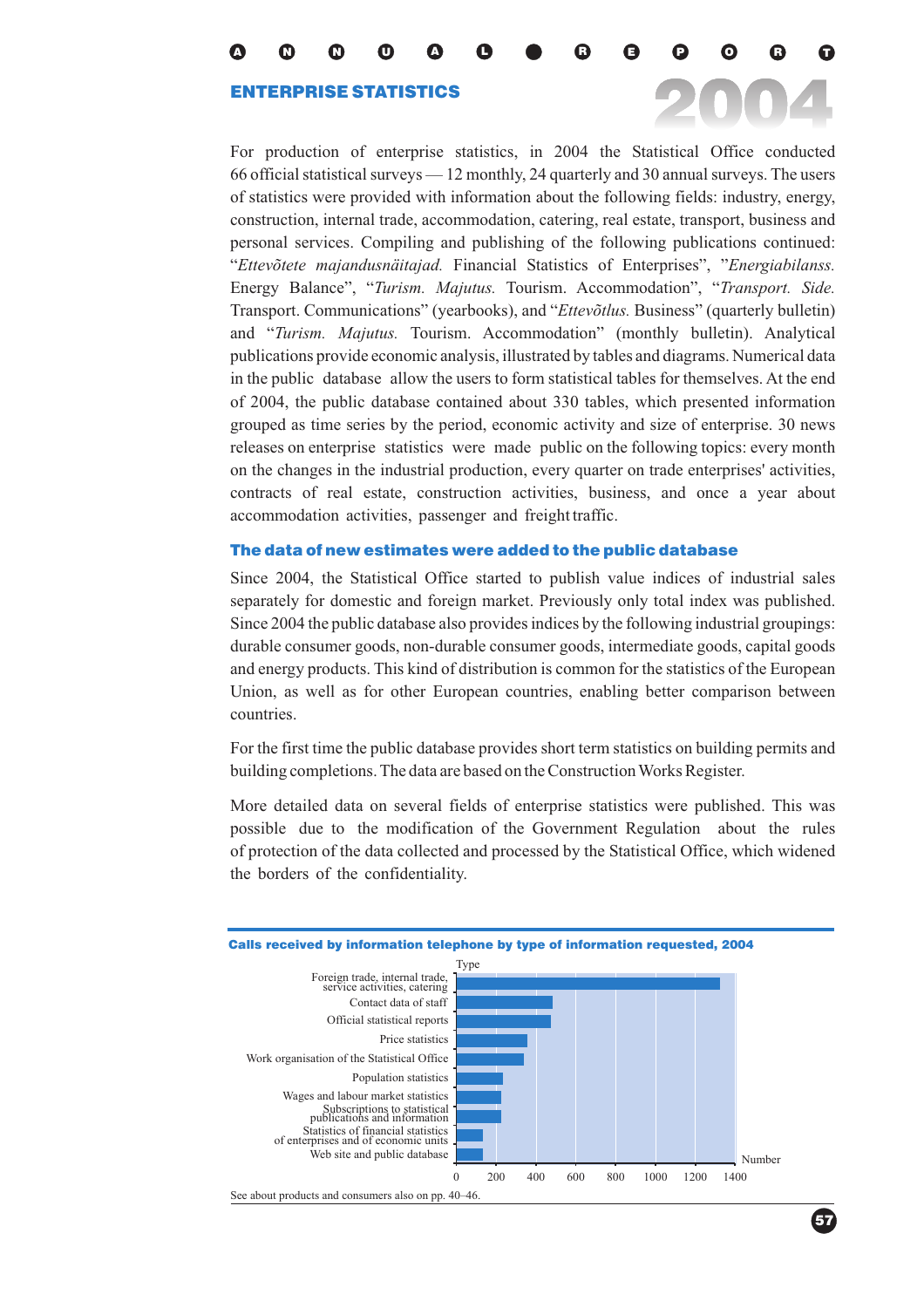

#### News releases reflect the financial statistics of enterprises by quarters

News releases on the quarterly financial statistics of enterprises started to be published. The news release provides short analysis about the financial data of enterprises and informs the public about the production and availability of the data. Simultaneously with the publication of the news release, the relevant data are added to the public database.

#### The quality of statistics on transport of goods was improved

In 2004, the producers of transport statistics visited the National Motor Vehicle Registration Centre to acquaint themselves with its development during last years. The official statistical survey "The Carriage of Goods by Road" is based on lorries registered in the Vehicle Register. As the quality of the register has risen during last years, the conditions of the sample were re-examined. In co-operation with specialists in methodology the data of freight traffic for the previous periods were analysed. The analysis proved that as a result of the application of the new sample it is possible to reduce expenses of the survey and improve the quality of the data. In 2004 the data processing programme was improved to find out the discrepancies in the micro data. Due to this the users of statistics are provided with the data of higher quality.

## Participation in several projects

In the field of energy statistics, the Statistical Office participated in two Phare projects co-ordinated by Eurostat — "CHP plants statistics" and "Half-yearly electricity and gas prices". The first project provided better overview of combined heat ariel power plants and of process of co-generation which enables to improve the quality of the statistics. The aim of the second project was to introduce the production of price statistics of electricity and gas by consumer groups pursuant to the Regulation of the European Union. The experiences received from the project served as a basis for the production of the relevant regular statistics in 2005. The results of the survey are important for the estimation of price changes on energy market.

To estimate the globalisation of economy, it is necessary to produce statistics also by groups of enterprises. In Business Register, preparation started for forming groups of enterprises residing in Estonia and those under the control of foreign enterprises. Data exchange contract was concluded with the Bank of Estonia for the success of the project. Exchange of the micro data is possible due to the amendments in the Official Statistics Act in spring 2004. As a result of the pilot project the Statistical Office must be ready to produce enterprise statistics by country of residence of the legal persons who hold ultimate control over the enterprises.

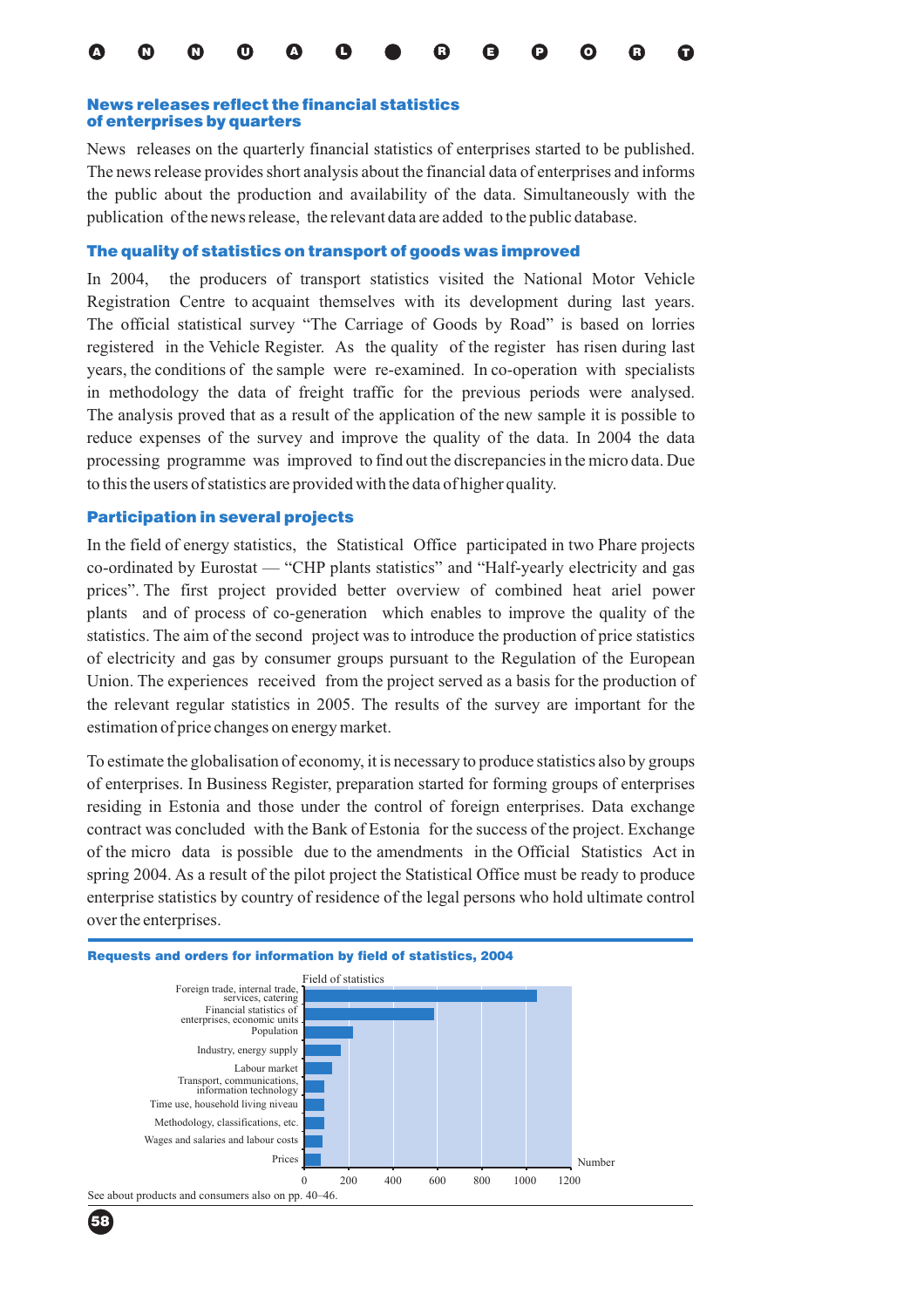

In 2004, with Eurostat's coordination, the project of business services was accomplished. The aim of the project was to study the distribution of sales revenue of service enterprises by type of services and by clients. The analysis and numerical data will be made public in 2005.

## Tourism statistics studied the needs of consumers

In 2004, the employees of the Statistical Office had a meeting with the consumers of tourism statistics. The aim of the discussion was to find possibilities for solving the problems in tourism statistics and discuss the consumers' needs for additional tourism statistics, as well as possibilities to produce it. The consumers were most interested in border crossings statistics. Since 1 May 2004, the Border Guard Administration does not register the border crossings of the European Union citizens. Therefore the total number of foreign visitors arriving in Estonia or their distribution by countries is not known. These indicators are relevant for planning tourism policy, as well as for accounting. The persons participating in the meeting discussed the possibilities of receiving the necessary data on border crossings and drew up a plan for this purpose.

#### The target is to decrease the load of respondents

The Statistical Office studied alternative data sources for the production of enterprise statistics. The aim is to use the data from administrative databases and decrease the load of respondents. The suitability of annual accounts for producing annual statistics was estimated. The following estimates were found: those which can be transferred from income statement and balance sheet and those which need supplementary estimation methods. The data of economic activities were analysed by size group of enterprise to determine the limit starting from which statistical reports are necessary for data collection and where administrative data sources could be used.

Eurostat conducted a similar survey for comparing the definitions of enterprise statistics and international accounting standards. Annual accounts do not include enough detailed information for users of enterprise statistics. There are also differences in the definitions of accounting estimates and statistical estimates. That is the reason why internationally comparable enterprise statistics cannot be produced only on the basis of accounting data. The survey proved that only one third of the necessary statistical estimates can be obtained from annual accounts.



\* The press, international organisations, representations and foreign missions. See about products and consumers also on pp. 40–46.

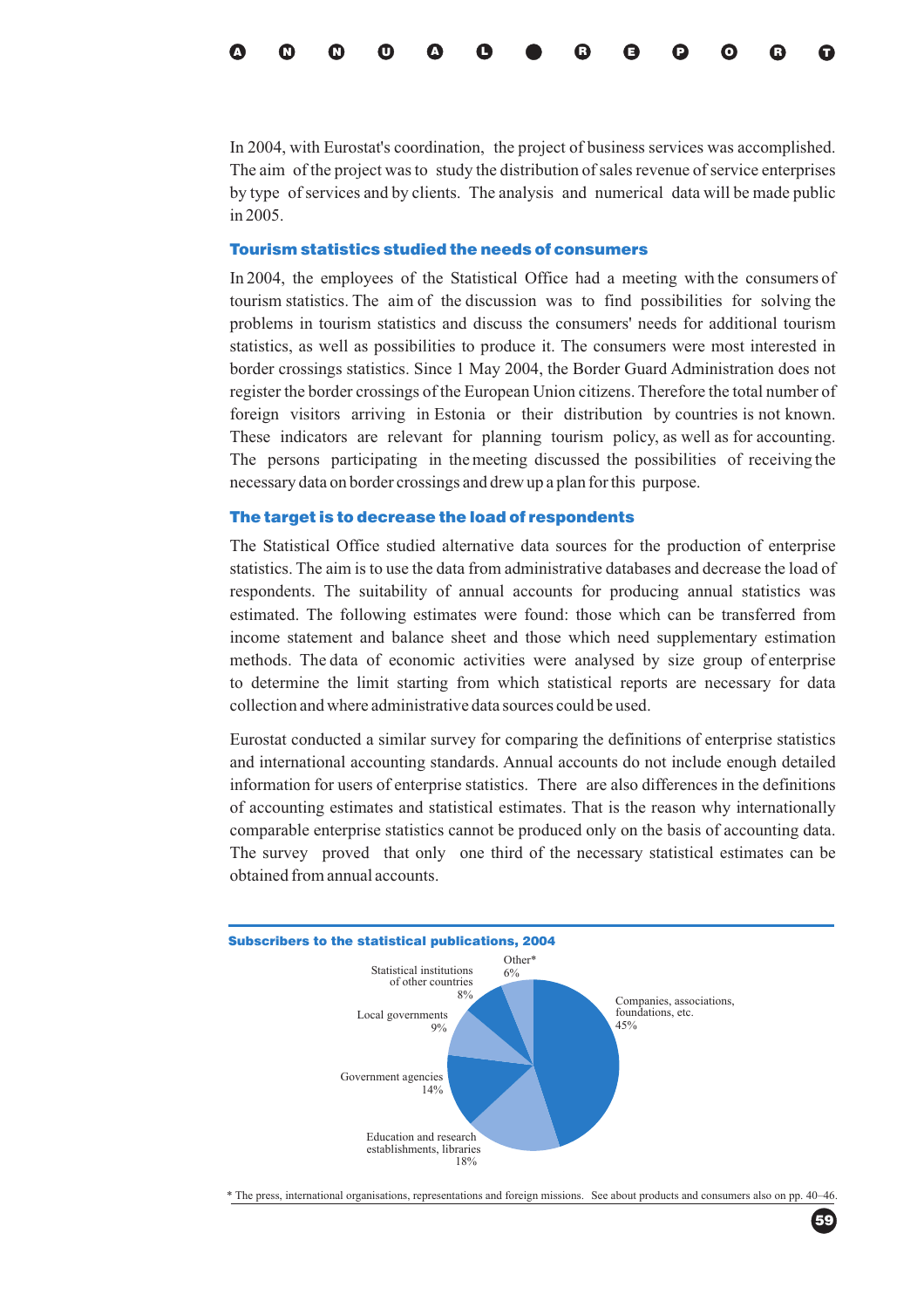| 0 0 0 0 0 0 0 0 0 0 0 0 0 |  |  |  |  |  |  |  |  |  |  |  |  |  |
|---------------------------|--|--|--|--|--|--|--|--|--|--|--|--|--|
|---------------------------|--|--|--|--|--|--|--|--|--|--|--|--|--|

For producing monthly and quarterly enterprise statistics, the data collected by Tax and Customs Board are needed. Preparation work started to estimate if the data of the value-added-tax return could be used for producing short term statistics of enterprises. In 2004 the pilot project was launched, the aim of which is to estimate the quality of administrative data source and to work out the models for producing statistics.

Up to now, real estate statistics have been based on information of notarised purchase-sale contracts. The Chamber of Notaries and Estonian Land Board plan to introduce electronic system for collecting data on notarised purchase-sale contracts. The electronic system enables notaries to transmit data and the users of statistics to receive information. The Statistical Office has shown great interest in using the above-mentioned electronic database. With the application of the electronic database the Statistical Office plans to reorganise the production of real estate statistics in order to reduce the production costs.

In 2004, the Statistical Office developed the web-based information system for data collection (eSTAT). Specialists of enterprise statistics participated in testing the information system and made suggestions for supplementing the programme. Trade statisticians selected 13 enterprises who were asked to participate in the testing procedure of data transmission and submit the monthly questionnaire "Net sales of enterprises" electronically, using channels of eSTAT. The application of eSTAT makes the submission of reports more convenient, the respondents can abandon paper questionnaires and thus reduce the postal costs of enterprises.

For cross-usage of statistical aggregated data and for shortening of the process of data publication, the macrodatabase was developed. The database provides opportunities to extract tables of the public database. The aggregated data of the net sales of enterprises were loaded in the macrodatabase. On the basis of these data all tables being published in the public database are formed. Application of the macrodatabase significantly optimised the data publication, as a result of which the deadline of the data submission from enterprises was lengthened by eight days in 2005. This enables the enterprises to improve the quality of the data. At the same time the deadline of publication of statistics did not lengthen.

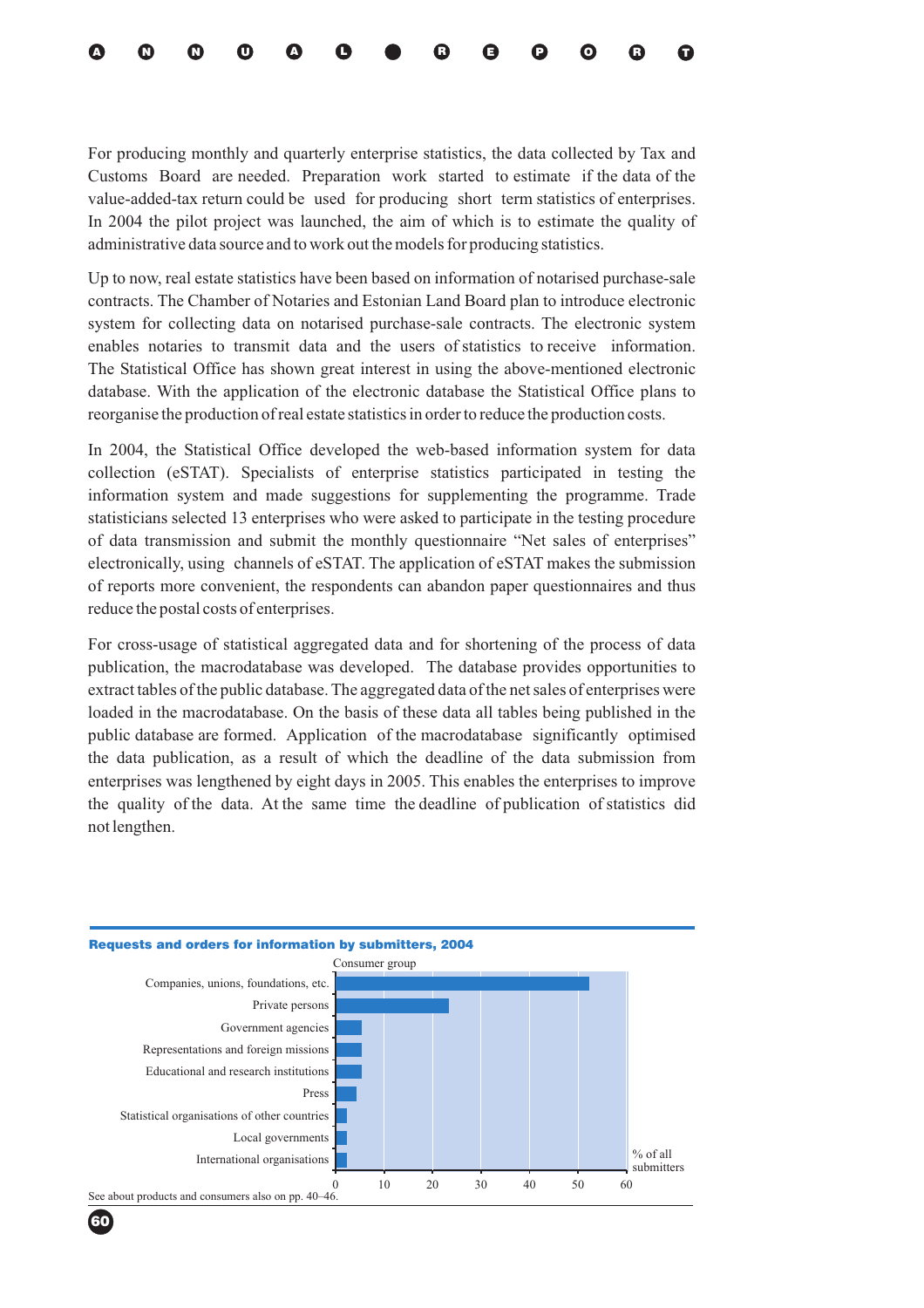

#### Enterprise statisticians shared and acquired experiences

The employees of the Statistical Office participated in Eurostat in the workshops on short term and annual enterprise statistics, tourism, telecommunications and transport statistics. Data transmission, definitions of indicators and other problems related to the production and publication of statistics were discussed.

The cooperation of the Baltic countries concerning several fields of statistics continued. In the workshop in Riga enterprise short term statistics and tourism statistics were discussed. The workshop in Tallinn dealt with transport statistics.

The specialists of enterprise statistics consulted the statisticians of the Balkan states about the Business Register. Knowledge and experience acquired during the years were shared with the colleagues from Albania, Serbia and Montenegro. Statistics Sweden, which coordinates these projects, rated the co-operation with Estonian statisticians highly and was willing to continue it next year.

#### Minor shortcomings

The reorganisation of maintenance of IT system in June and the application of the new structure of the Statistical Office since August caused corrections in the deadlines of publication of the statistical annual data. The news release reflecting the industrial production and energy was also late for five days in May.

#### Publications of enterprise statistics in 2005

*Energiabilanss.* 2003. Energy Balance *Ettevõtete majandusnäitajad.* 2002. Financial Statistics of Enterprises *Ettevõtlus.* Business. E-publication *Transport. Side.* 2003. Transport. Communications *Turism. Majutus.* 2003. Tourism.Accommodation *Turism. Majutus.* Tourism.Accommodation. E-publication

#### Most disseminated publications issued once a year, 2004



61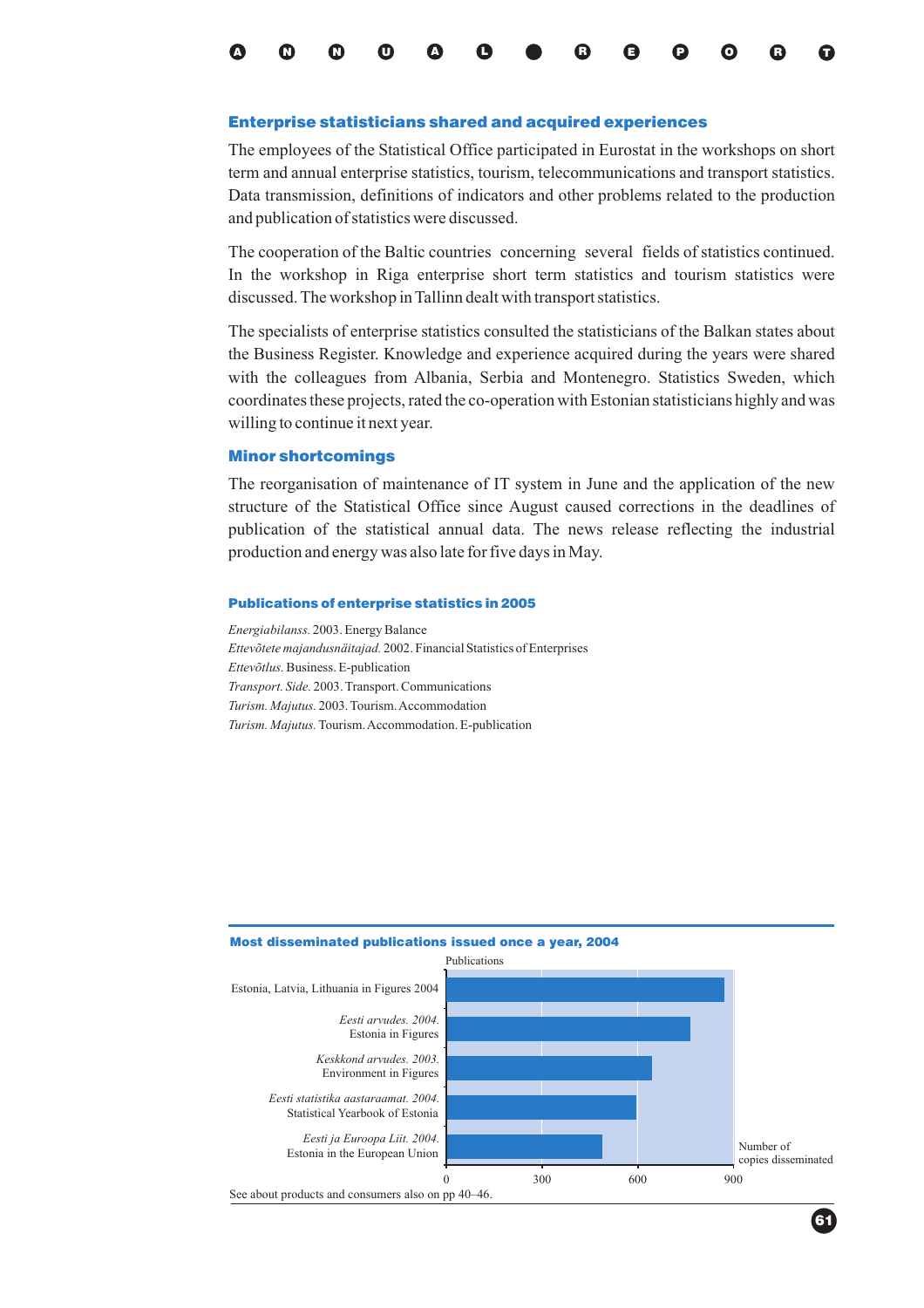#### AGRICULTURAL STATISTICS

## The results of the 2003 Farm Structure Survey have been published

In summer 2003, the Statistical Office conducted the Farm Structure Survey (a sample survey) to find out the changes having occurred in the structure of agricultural holdings after the 2001 Agricultural Census. The survey covered holdings which had at least one hectare of utilised agricultural land or whose standard gross margin (the difference between the holding's total output and the value of specific costs) was at least one European Size Unit (18,800 kroons). 2004

The results of the survey are published in e-publication " *Põllumajanduslike majapidamiste* . 2003. The Structure of Agricultural Holdings" in 2004. It contains five chapters: *struktuur* general data, crop production, livestock farming, tractors and machinery, labour force. The general data present information on holdings by economic size and size of agricultural area, holdings by type of ownership of agricultural land, main indicators of organic farming, agricultural training of managers of holdings, types of farming in holdings and other gainful activities of holdings. The efficiency of agricultural production by economic size of holdings has also been analysed, comparisons are drawn with other Member States of the European Union. The chapter of labour force discusses family members' other gainful activity outside their holding. Comparisons have been drawn with results of the Agricultural Census.

The results of the survey have also been published in the public database.

#### Statistical surveys continued

In 2004, for the production of agricultural statistics, 13 official statistical surveys were conducted which covered agricultural producers as well as processors of agricultural products. The data were collected from agricultural producers about land use, number of animals and poultry, produced agricultural products and used fertilizers and forage. The companies processing agricultural products submitted data on purchased livestock, poultry, milk and grain. The data on supply balance sheets of agricultural products were published in the public database.

Data were collected on economic indicators of agricultural, hunting, forestry and fishing enterprises. The quarterly economic indicators for 2004 were published in the public database and in the electronic quarterly bulletin *Ettevõtlus*. Business. The economic indicators for 2002 were made public in the public database and in the yearbook " *Ettevõtete* . 2002. Financial Statistics of Enterprises". *majandusnäitajad*

## The database of agricultural holdings is continuously updated

As data for producing agricultural statistics are collected by sample survey, the accuracy of statistics is mainly dependent on the accuracy of the data in the database of agricultural holdings. In 2004 the database was updated on the basis of administrative databases as well as on the basis of the data of sample surveys. A special survey was conducted for receiving information on new households established after the Agricultural Census and on changes in enumerated households. The survey covered about 6,100 holdings.

#### Publications of agricultural statistics in 2004

*Kevadkülvipinnad.* 2004. E-publication *Loomakasvatus.* E-publication *Põllumajandus.* 2003.Agriculture *Põllumajandus arvudes.* 2003.Agriculture in Figures *Põllumajanduslike majapidamiste struktuur.* 2003. The Structure ofAgricultural Holdings. E-publication *Sügispõllutööd 2003.* E-publication

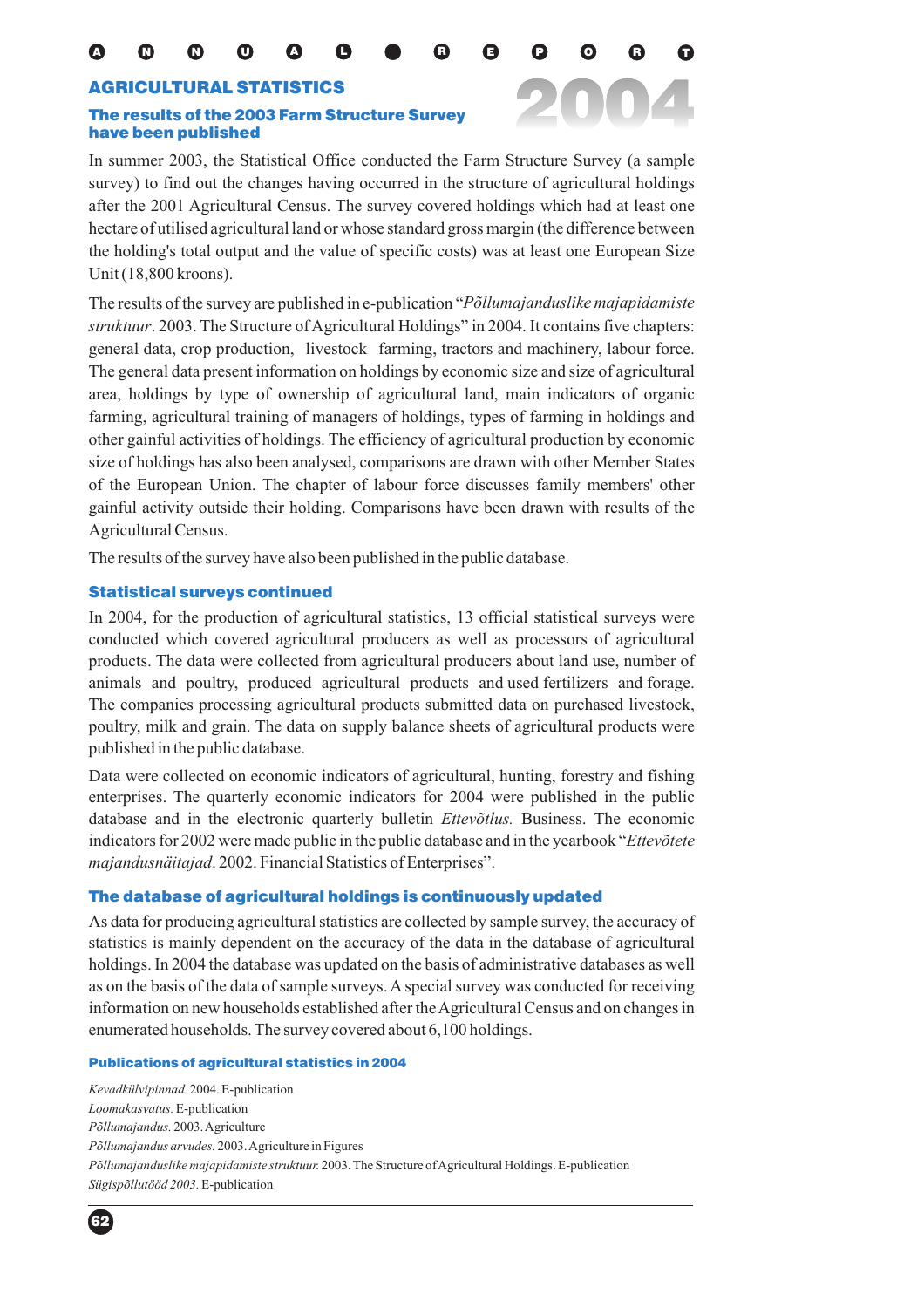## ENVIRONMENT STATISTICS Environment statistics are disseminated via public database



In 2004, the Statistical Office conducted 17 official statistical surveys for the production of environment statistics. At the end of 2004, the public database contained more than 50 tables which provide data on environmental supervision, environmental protection expenditures, biological diversity, air quality monitoring, forest resources, water use, etc. Statistics on forestry, fishing and hunting are available under the field of economy.

To characterise the impact of anthropogenic pressure on environment, the environmental indicators are used which highlight the following environmental problems caused by human activity: disappearance of biological diversity, waste, climate changes, urbanisation, depletion of the ozone layer, use of resources, toxic chemicals, water pollution, decreasing water resources, air pollution. The relevant statistics are presented in the yearbook "Keskkond. 2003. Environment", published in 2004.

# The statistical inventory of landfills and waste treatment facilities was carried out

In 2004, the Statistical Office participated in the pilot project of waste statistics coordinated by Eurostat. As a result of the project, preconditions were created in Estonia for fulfilling the requirements of the European Union Waste Statistics Regulation. The results are made public in 2005 on the web site of the Statistical Office.

## The Statistical Office launched the graphical user interface: the Dashboard of Sustainability

In 2004, the Statistical Office completed the graphical user interface — Dashboard of Sustainability. The graphical user interface is based on the list of sustainable development indicators compiled by the UN Commission on Sustainable Development and Eurostat. It presents in easily comprehensible way indicators on environmental, economic, social and institutional sphere. The programme is manifold. It allows the user to select freely the indicators, look the ranking of the countries by each indicator in the distribution view or on the map and move between the indicators and background materials, analyse linkages, etc.

The graphical user interface enables comparison of Estonia with other European countries. Counties and groups of counties of Estonia — five regions — can also be compared. Collection of data from international databases, translating, adapting and editing of the programme, and preparation of the instruction manual was a voluminous work. Graphical user interface is available on the web site of the Statistical Office www.stat.ee under the heading "Statistics".

#### Publications of environment statistics in 2004

*Keskkond. 2003.* Environment *Keskkond arvudes.* 2003. Environment in Figures *Keskkonnakaitsekulutused.* 2002. Environment Protection Expenditures. E-publication





63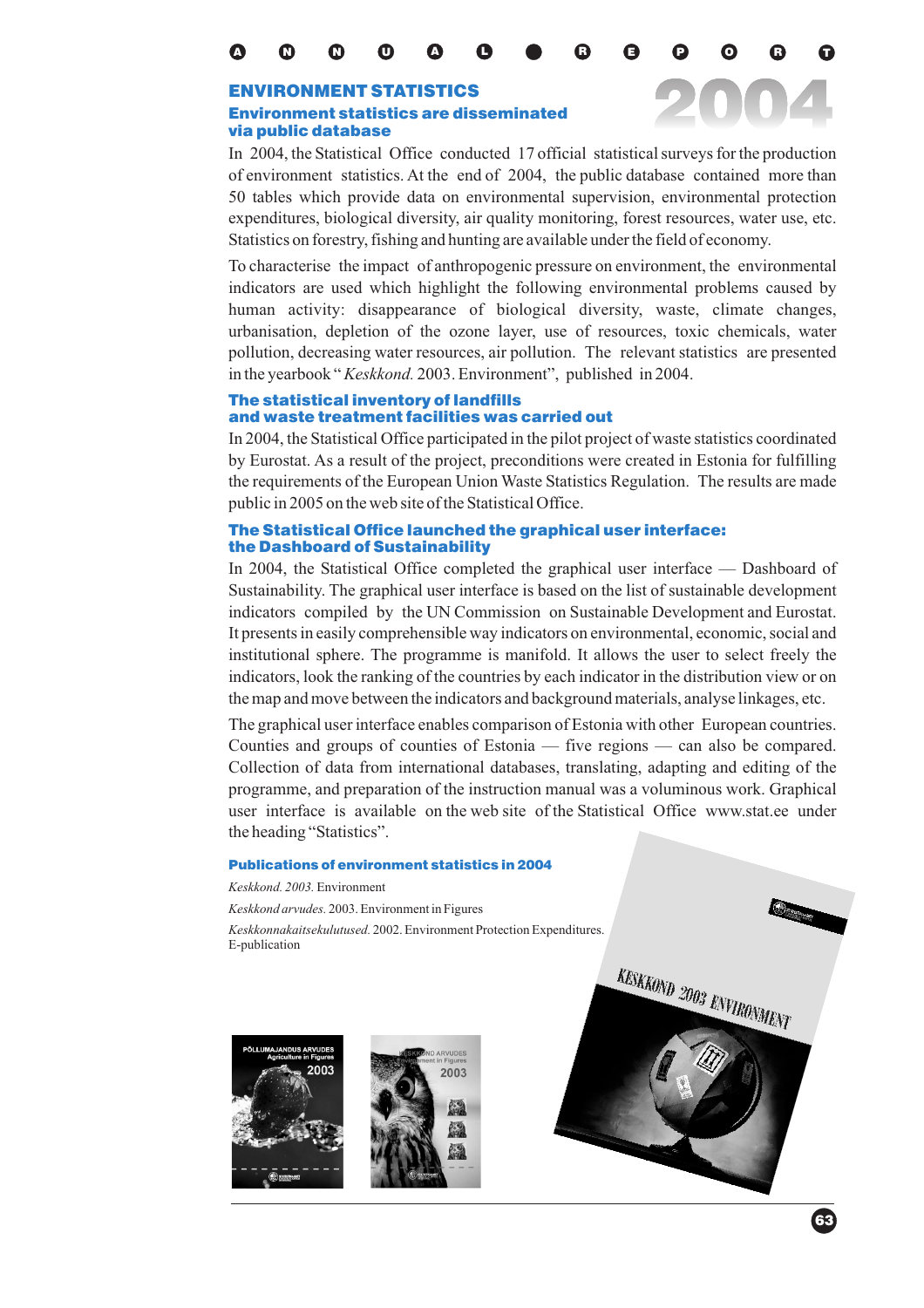# REGIONAL STATISTICS<br>
2004 REGIONAL STATISTICS

The development of regional statistics has reached the stage where the tasks have been set up and a lot of work has to be done for their fulfilment. In 2004, there were several essential accomplishments in the development of regional statistics.

A N N U A L R E P O R T

## Great interest in publications

In the first half of 2004, the statistical overview "Pärnu maakonna regionaalareng" ("Regional Development of Pärnu County", only in Estonian) was published, which had been ordered by Pärnu county government. This order was very important as it proves the increasing confidence of consumers in the Statistical Office. Prolific co-operation between the customer and compiler of the work contributed to the positive result.

In the publication "Maakonnad arvudes. 1999–2003. Counties in Figures" the Statistical Office continued to reflect the objectives set in the strategy of the regional development of Estonia. In the future it is planned to follow the objectives set in other official development plans for regional development.

The publication "Eesti piirkondlik statistika. 2003. Regional Statistics of Estonia" was published in 2004 as an electronic publication. In content the publication continued the style developed throughout the years. The publication used many advantages of e-publication compared to that of a printed publication.

The publication "Linnad ja vallad arvudes. 2004. Cities and Rural Municipalities in Figures" proved to be very successful: the whole printed circulation was realised during ten days and after that the publication was disseminated on CD-ROM. One of the reasons for such interest was the analysis of viability of local government units published in the publication. The analysis was compiled thanks to the prior co-operation with the Ministry of Internal Affairs in the course of which the employees of the Statistical Office had an opportunity to get acquainted with the use of statistics in several local government agencies in Finland. It is worth mentioning that in the above mentioned publication the Statistical Office used thematic grid maps for the first time in a printed publication.

#### Communication with the users of statistics became more extensive

The year 2004 is also characterised by more extensive direct communication with the customers. Compared to previous years, the specialists of regional statistics of the Statistical Office received more invitations for presentations, which they gladly accepted. More consultations were given about the use of measuring instruments in development plans.

The year 2004 showed an increasing interest of customers in regional statistics, it also proved that the Statistical Office cannot yet answer all questions the customers are interested in. The necessity to find new opportunities to satisfy the customers' needs is still topical, as well as the need for better application of the existing opportunities.

#### Publications of regional statistics in 2004

*Eesti piirkondlik statistika.* 2003. Regional Statistics of Estonia. E-publication *Linnad ja vallad arvudes.* 2004. Cities and Rural Municipalities in Figures *Maakonnad arvudes.* 1999–2003. Counties in Figures *Pärnu maakonna regionaalareng* (Regional Development of Pärnu County, only in Estonian)

64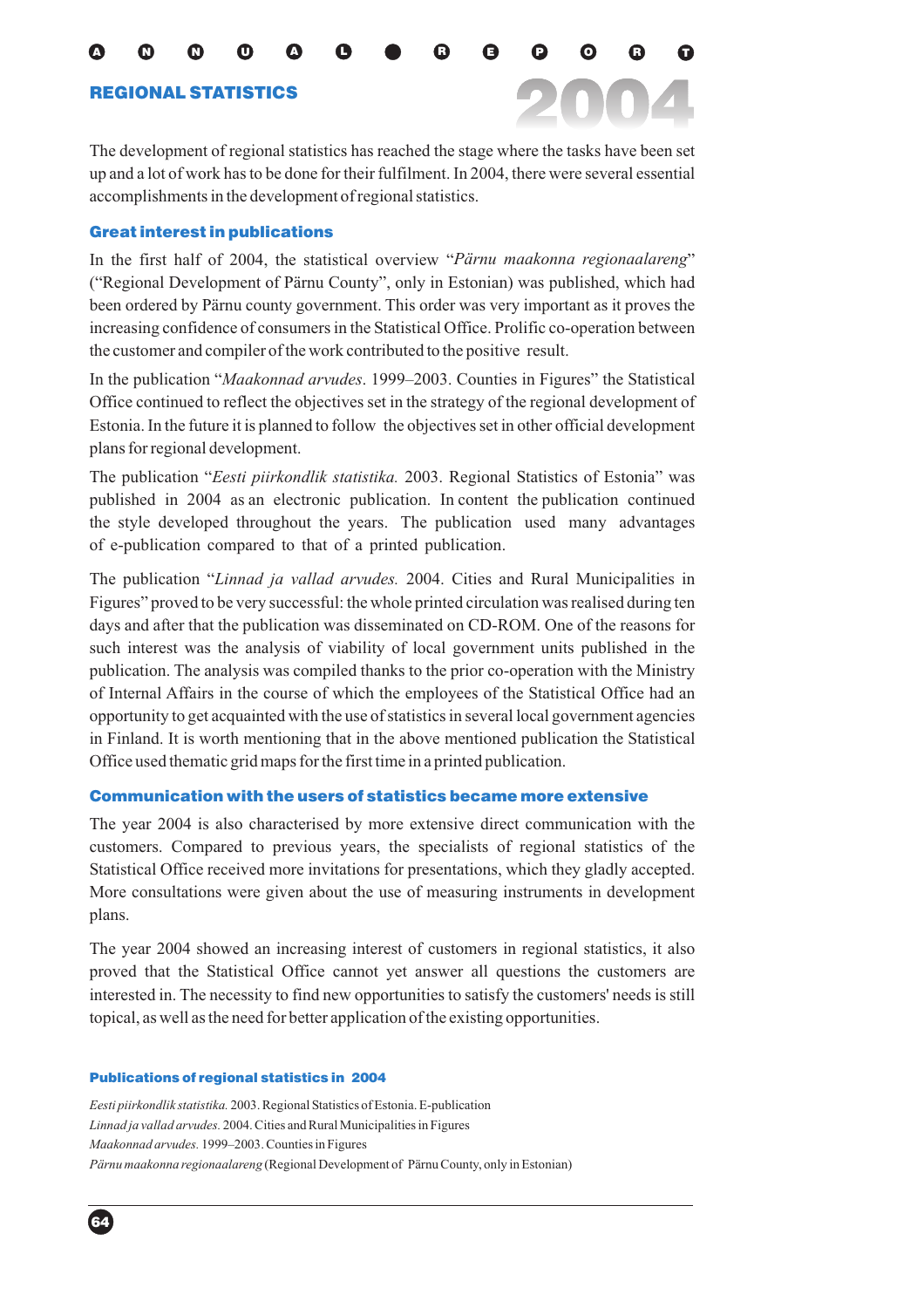#### New map application was completed and new thematic maps were published

In co-operation with the Estonian Land Board a new map application "Interactive map of administrative and settlement division of Estonia" was created on the Internet. It was opened for customers at the beginning of 2005.

Thematic maps were compiled for publishing in the publication " *2000. aasta rahva ja* eluruumide loendus. XII. Vallaasulate rahvastik. 2000 Population and Housing Census. XII. Population in Settlements of Rural Municipalities", a new selection of thematic maps was compiled for publication in the yearbook "Eesti statistika aastaraamat. 2004. Statistical Yearbook of Estonia". Thematic maps were also published in other statistical publications and on the web site of the Statistical Office in the column "Koolinurk" ("School Corner", only in Estonian).

On the basis of digital maps and results of the Population Census, grid maps were compiled for the first time for the 12th publication of the Population Census and for the publication "Linnad ja vallad arvudes. 2004. Cities and Rural Municipalities in Figures".

Under the subheading "Maps" of the heading "Statistics" a new subheading "Fields of Statistics" was opened where thematic maps of different fields are continuously published.

Pursuant to the licence contract concluded with the Statistical Office, 109 local governments and 6 county governments have applied digital Population Census maps. While drawing up supervision areas of sample surveys, digital Population Census maps are continuously used.

In the framework of the pilot project of Eurostat Urban Audit II (the survey of European cities' quality of life) the data were specified; spatial data of Estonia were presented for the project Dashboard (the Dashboard of Sustainability). In the framework of Eurostat's pilot project, the new map application of environment statistics based on the Internet started to be established.

The employees participated in the training of geographical information systems in Statistics Finland.

Of the works of geographical information systems of the Statistical Office, a report was presented in the conference of the Estonian Statistical Society in Tallinn and in the forum of geographical statistics of the Nordic countries in Copenhagen. The international GIS-day was celebrated in the Statistical Office with the exhibition of appropriate publications.

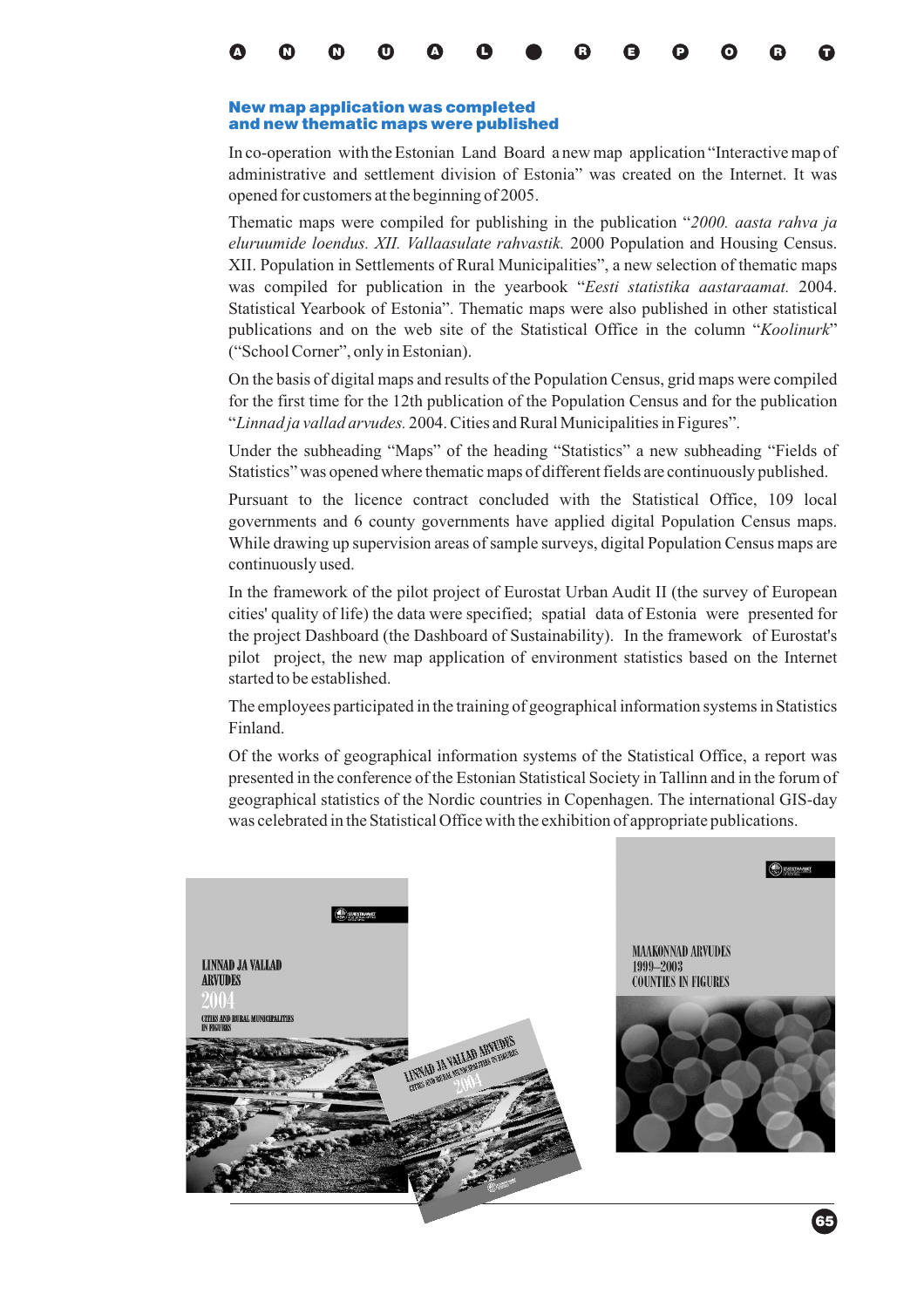# CLASSIFICATIONS

## Classifications are prepared in international co-operation

Pursuant to the Official Statistics Act, in producing statistics the methods of data collection, processing and publication must be in compliance with the international and national classifications. Pursuant to the Government of the Republic Regulation of 9 October 2003 "Establishment of the System of Classifications", the Statistical Office is the agency which coordinates the system of classifications in the country.

2004

Work on electronic presentation of classifications continued. The Statistical Office has worked out the possibilities of presenting classifications in XML-format. The column "Classifications" on the web site of the Statistical Office www.stat.ee enables to download classifications in other formats as well. This column is continuously supplemented.

The following two classifications were published and taken into use: the Combined Nomenclature (CN 2004) for classifying goods and the Standard Country or Area Codes for Statistical Use, Rev. 1 (M/49).

On the basis of the Combined Nomenclature the material was prepared by topics for collecting data according to the Intrastat system about the trade between EU Member States.

The statistical questionnaires and instructions have been surveyed with regard to their correspondence to classifications, e.g. the use of terms and correctness of codes has been observed.

The use of classifications in producing statistics has been systematised. The conformity of classifications to the valid versions has been checked. The producers and users of statistics have been taught the correct use of classifications, complicated classification problems have been solved. Consultations have been given in the Statistical Office as well as by e-mail and telephone. The share of consultations has increased in connection with the application of new classifications and their versions.

The employees of the Statistical Office participate in working out the Statistical Classification of Economic Activities in the European Community (NACE) and new versions of the Statistical Classification of Products by Activity in the European Economic Community (CPA). The aim is harmonisation of the corresponding classifications all over the world.

The work in supplementing the metadatabase of the statistical information system (SIS) continues.



#### Officials of the Statistical Office by education, 31 December 2004

66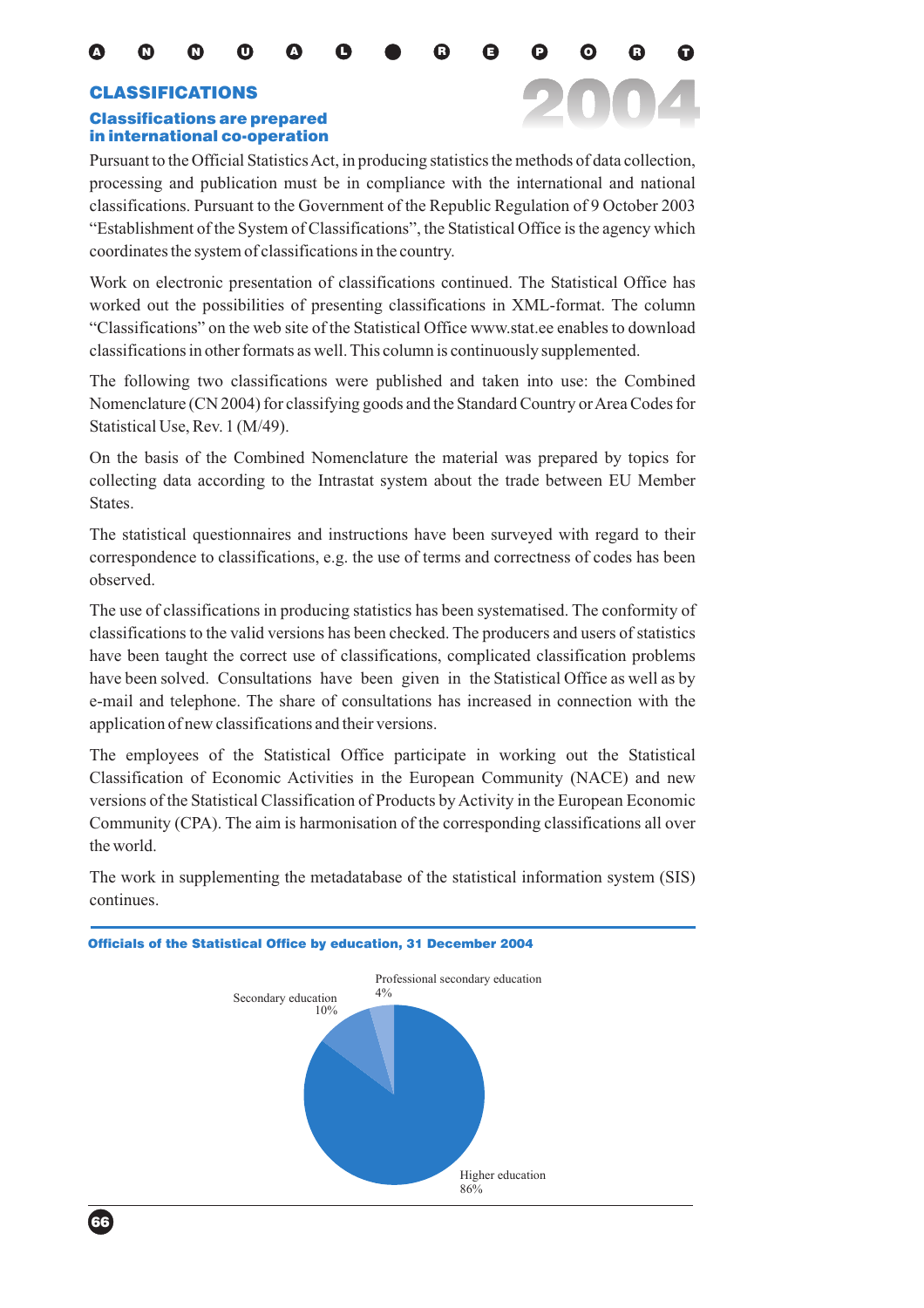## INTERNATIONAL CO-OPERATION

2004 In 2004, the employees of the Statistical Office participated in 281 international conferences, seminars, workshops or courses. 116 employees were sent on missions abroad.

Active participation in the international co-operation was possible due to the continuous co-operation programme of statistics between countries. The Phare Grant 2002 Technical Aid Contract was signed on 21 September. The Phare Grant 2003 Contract was signed on 22 December.

Two employees worked as trainees in Eurostat.At the end of the year two employees started their 5-month training in Eurostat — in monitoring the Phare Grant contracts.

As a result of Estonia's accession to the European Union, the Statistical Office became a full and equal member of the Statistical Programme Committee and participated in all meetings of the Committee. One employee of the Statistical Office participated in the 35th Session of the United Nations Statistical Commission in NewYork.

Co-operation with the Central Statistical Bureau of Latvia and Statistics Lithuania continued. On 13–15 May, the Steering Committee of Statistical Organisations of the Baltic States held a meeting in Latvia.

In co-operation with Statistics Sweden, the experts of the Statistical Office continued to train the statisticians ofAlbania in Tirana and in Stockholm.

The volleyball team of the Statistical Office participated in the traditional European Volleyball Tournament for Statisticians, which was held in Helsinki on 17–19 September.

#### STAFF

As at 31 December 2004, the total number of posts in the Statistical Office was 323, of which 42 posts of higher officials, 256 of senior officials and 9 of junior officials, and 16 posts of support staff. At the same time 292 officials were working, of which 40 higher officials, 246 senior officials and 6 junior officials, and 86 persons of support staff, including 60 non-staff interviewers. 85% of officials had higher education, whereby only one of the higher officials did not have higher education. The average age of employees was 45. The share of employees aged 41–60 was the largest — 55%, the share of persons aged  $31-40$  was only 16%. The share of females was relatively large  $-87%$ . Males accounted for the largest share in age group  $21-30-29\%$ . The turnover of staff was big. In 2004, 53 officials were employed, 9 of them came from public service, 22 from private sector and 22 from elsewhere (e.g. from educational institutions). 105 officials were relieved of office.



67

#### Officials of the Statistical Office by length of service, 31 December 2004